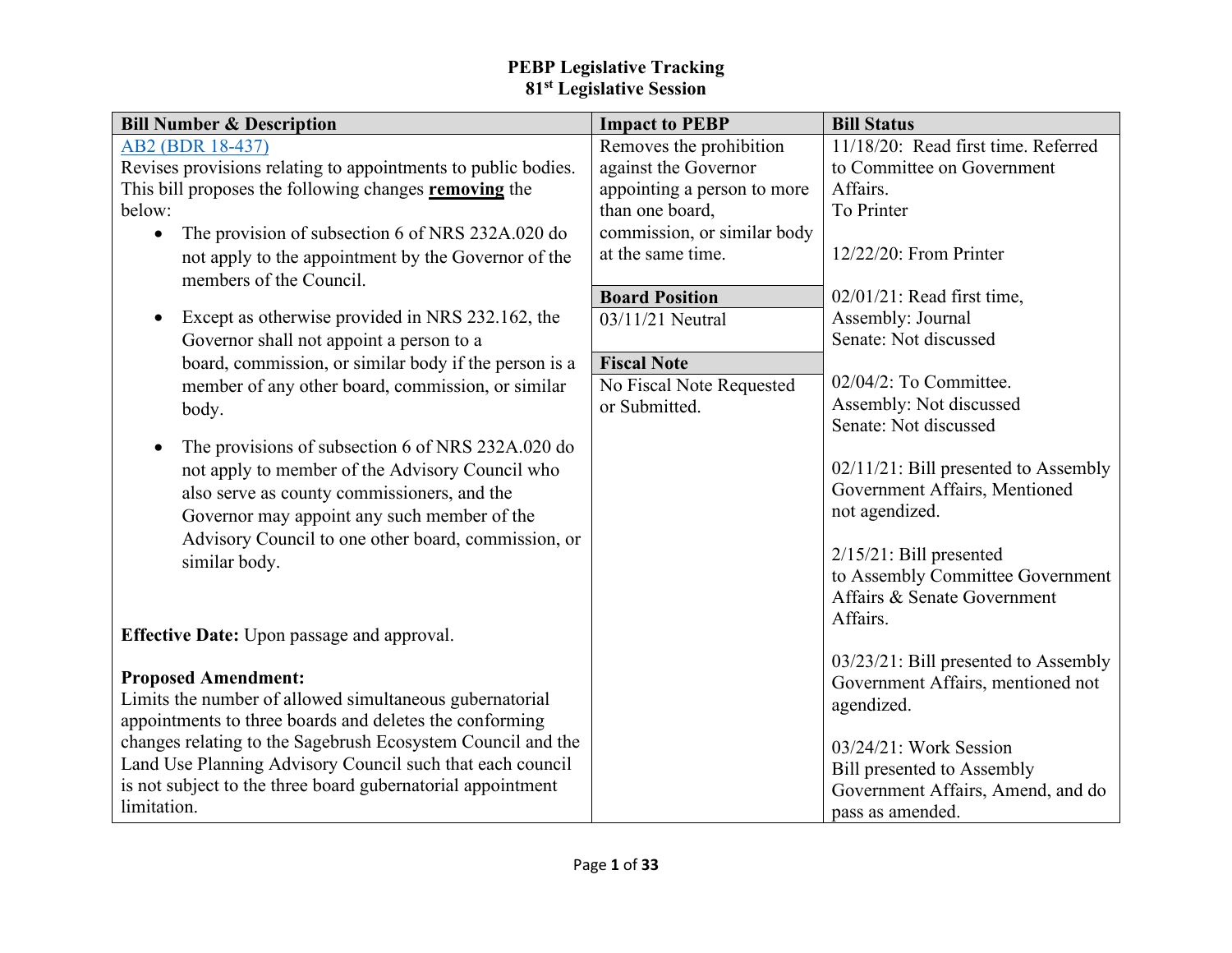#### **AB2 Bill Sponsors**

Assembly Committee on Government Affairs

| Changes the definition of public<br>11/18/20: Prefiled.<br>AB39 (BDR 19-333)<br>Revises provisions relating to public records.<br>record and may expand the<br>Referred to Committee<br>scope of records requests<br>on Government<br>This bill proposes the following changes:<br>Affairs. To Printer<br>received.<br>"Public book or record" or "public record": Means all<br>$\bullet$<br>recorded information, regardless of form or characteristics,<br><b>Board Position</b><br>12/22/20: from Printer<br>made or received by a governmental entity under law or in<br>connection with the transaction of public business and<br>$02/01/21$ : Read first<br>$3/11/2021$ : Neutral<br>preserved or appropriate for preservation by the<br>time.<br>governmental entity or its successor as evidence of the<br>Assembly: Journal<br><b>Fiscal Note</b><br>organization, functions, policies, decisions, procedures,<br>Senate: Not discussed<br>No Fiscal Note Requested or<br>operations or other activities of the governmental entity or<br>Submitted.<br>because of the information value of data in the recorded<br>information.<br>Senate: Not discussed<br>Does not include, without limitation: A record that reflects<br>$\bullet$<br>the internal predecisional deliberations of a governmental<br>entity or its officers or employees<br>or predecisional deliberations between officers and |                                                                                          |                       |                                                                            |
|-------------------------------------------------------------------------------------------------------------------------------------------------------------------------------------------------------------------------------------------------------------------------------------------------------------------------------------------------------------------------------------------------------------------------------------------------------------------------------------------------------------------------------------------------------------------------------------------------------------------------------------------------------------------------------------------------------------------------------------------------------------------------------------------------------------------------------------------------------------------------------------------------------------------------------------------------------------------------------------------------------------------------------------------------------------------------------------------------------------------------------------------------------------------------------------------------------------------------------------------------------------------------------------------------------------------------------------------------------------------------------------------------------------|------------------------------------------------------------------------------------------|-----------------------|----------------------------------------------------------------------------|
| governmental entity, including, without limitation, any<br>research, memoranda or other documents used<br>in predecisional deliberations.<br>Notes and working papers prepared by or for a public<br>$\bullet$<br>officer or employee used solely for that officers of<br>employee's own personal use and other materials that do not<br>have an official purpose, including, without limitation, text<br>and electronic mail messages sent or received for personal<br>purposes.                                                                                                                                                                                                                                                                                                                                                                                                                                                                                                                                                                                                                                                                                                                                                                                                                                                                                                                           | <b>Bill Number &amp; Description</b><br>employees of one governmental entity and another | <b>Impact to PEBP</b> | <b>Bill Status</b><br>$02/04/21$ : To Committee<br>Assembly: Not discussed |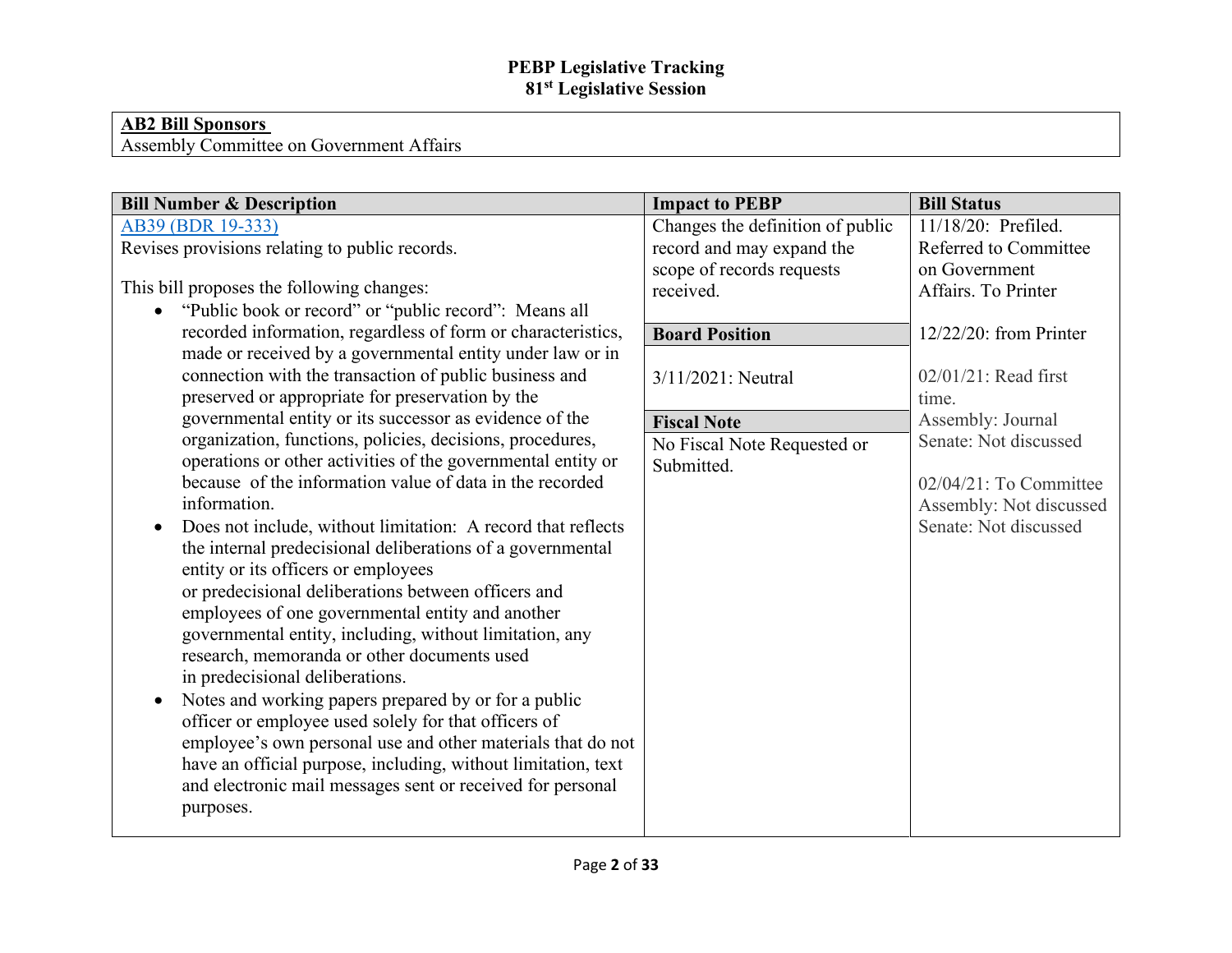| <b>Effective Date:</b> Upon passage and approval.                     |  |
|-----------------------------------------------------------------------|--|
| <b>AB39 Bill Sponsors</b><br>Assembly Committee on Government Affairs |  |

| <b>Bill Number &amp; Description</b>                                  | <b>Impact to PEBP</b>             | <b>Bill Status</b>                               |
|-----------------------------------------------------------------------|-----------------------------------|--------------------------------------------------|
| AB48 (BDR 23-321)                                                     | Will allow Non-State Retirees     | 11/18/20: Prefiled.                              |
| Authorizes certain retired public officers and employees to reinstate | a one time comeback for           | Referred to Committee                            |
| insurance under the Public Employees' Benefit Program (PEBP)          | reinstatement like State retirees | on Government Affairs.                           |
| This bill proposes the following changes:                             | currently have.                   | To Printer                                       |
| Pursuant to NRS 1A.350 or 1A.480, or 286.510 or 286.620,<br>$\bullet$ |                                   |                                                  |
| from employment with a county, school district, municipal             | <b>Board Position</b>             | $12/22/20$ : from Printer                        |
| corporation, political subdivision, public corporation or             |                                   |                                                  |
| other local governmental agency at the time of the request            | $3/11/2021$ : Support             | $02/01/21$ : Read first time                     |
| for reinstatement and:                                                |                                   | Assembly: Journal                                |
| Was enrolled in the Program as a retired public officer or            | <b>Fiscal Note</b>                | Senate: Not discussed                            |
| employee on November 30, 2008; and is enrolled in                     | No Fiscal Note Requested or       |                                                  |
| Medicare A provided pursuant to Part A of Title XVIII of              | Submitted.                        | $02/04/21$ : To committee                        |
| Social Security Act, 42 U.S.C. 1395c et seq., and Medicare            |                                   | Assembly: Not discussed<br>Senate: Not discussed |
| Part B provided pursuant to Part B of Title XVIII of the              |                                   |                                                  |
| Social Security Act, 42 U.S.C 1395j et seq., at the time of           |                                   | $02/26/21$ : Bill presented                      |
| the request for reinstatement.                                        |                                   | to Committee on                                  |
|                                                                       |                                   | <b>Government Affairs</b>                        |
|                                                                       |                                   |                                                  |
|                                                                       |                                   | $03/10/21$ : Work Session                        |
|                                                                       |                                   | Assembly Committee on                            |
| <b>Effective Date:</b> This act becomes effective on July 1, 2021.    |                                   | <b>Government Affairs</b>                        |
|                                                                       |                                   | Recommendation: Do                               |
|                                                                       |                                   | pass                                             |
|                                                                       |                                   |                                                  |
|                                                                       |                                   | 03/11/21: Read Second                            |
|                                                                       |                                   | time                                             |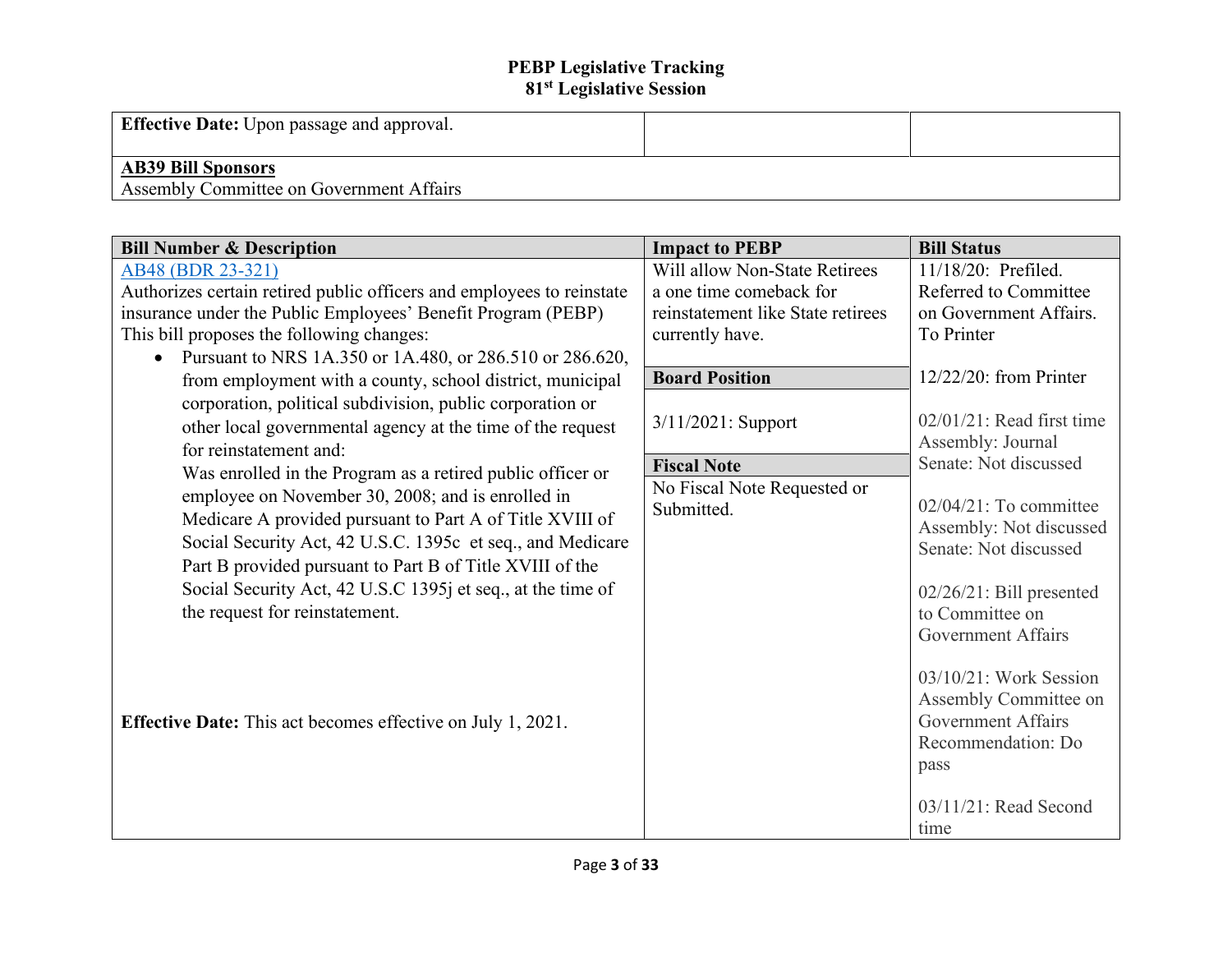|                                          | Assembly: Journal         |
|------------------------------------------|---------------------------|
|                                          | Senate: No Floor Session  |
|                                          | $03/12/21$ : Read third   |
|                                          | time. Passed (Yeas: 39,   |
|                                          | Nays: 3. To Senate        |
|                                          | Assembly: Journal         |
|                                          | Senate: No Floor          |
|                                          | Session                   |
|                                          |                           |
|                                          | $03/15/21$ : In Senate.   |
|                                          | Read first time. Referred |
|                                          | to Committee on           |
|                                          | Government Affairs. To    |
|                                          | committee                 |
|                                          | Assembly: Not discussed   |
|                                          | Senate: Journal           |
| <b>AB48 Bill Sponsors</b>                |                           |
| Assembly Committee on Government Affairs |                           |
|                                          |                           |

| <b>Bill Number &amp; Description</b>                     | <b>Impact to PEBP</b>     | <b>Bill Status</b>              |
|----------------------------------------------------------|---------------------------|---------------------------------|
| AB 164 (BDR 40-239)                                      | The ACA already requires  | $2/22/21$ : Read first time.    |
| • Requires the Chief Medical Officer to issue a standing | contraceptive coverage at | Referred to Committee on Health |
| order authorizing a pharmacist to dispense a self-       | 100% so PEBP does not     | and Human Services              |
| administered hormonal contraceptive to any patient       | expect an impact to the   | To Printer                      |
| • Prohibits certain providers of health care from        | program.                  | Assembly: Journal               |
| requiring a screening for cervical cancer more           |                           | Senate: Not discussed           |
| frequently than recommended to receive a prescription    | <b>Board Position</b>     |                                 |
| for a self-administered hormonal contraceptive.          |                           | $02/23/21$ : From printer. To   |
|                                                          |                           | Committee                       |
|                                                          | <b>Fiscal Note</b>        | Assembly: Not discussed         |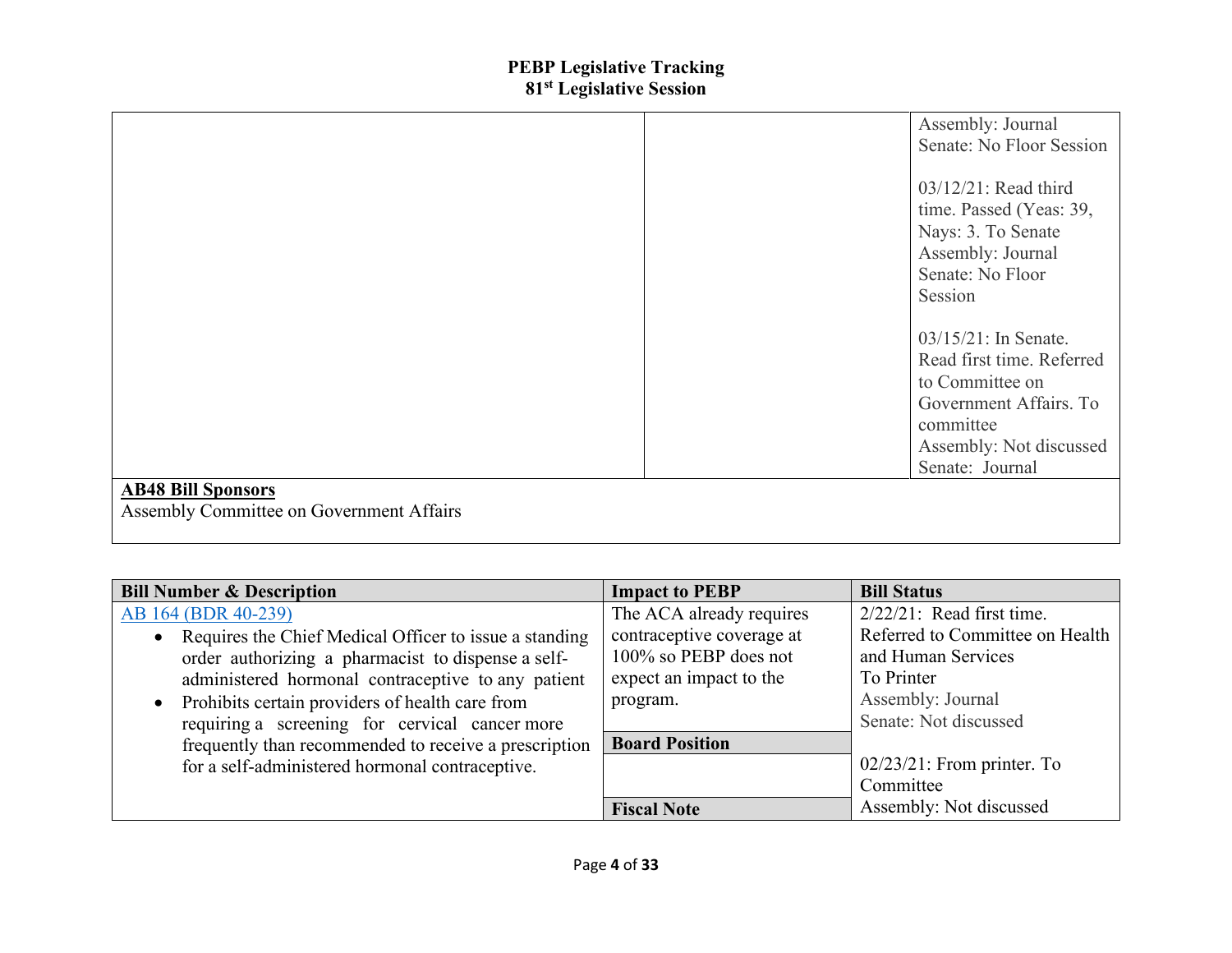| Authorizes a pharmacist to dispense a self-<br>administered hormonal contraceptive to any patient. | PEBP has reviewed the bill<br>and has determined there will<br>be no impact. | Senate: No Floor Session |
|----------------------------------------------------------------------------------------------------|------------------------------------------------------------------------------|--------------------------|
| <b>Effective Date:</b> This act becomes effective on July 1, 2021                                  |                                                                              |                          |
| <b>AB164 Bill Primary Sponsor</b><br>Assemblyman Flores                                            |                                                                              |                          |

| <b>Bill Number &amp; Description</b>                                      | <b>Impact to PEBP</b>           | <b>Bill Status</b>           |
|---------------------------------------------------------------------------|---------------------------------|------------------------------|
| AB178 (BDR 57-71)                                                         | Requires PEBP to waive          | $2/25/21$ : Read first time. |
| Requires an insurer to take certain actions relating to the acquisition   | restrictions on the time period | Referred to Committee        |
| of prescription drugs for an insured who resides in an area for which     | which a prescription may be     | on Commerce and Labor        |
| a declared disaster or state of emergency is in effect.                   | refilled during a state of      | To Printer                   |
| Authorizes a pharmacist to dispense a prescription drug to a<br>$\bullet$ | emergency.                      | Assembly: Journal            |
| patient who resides in such an area in an amount greater                  |                                 | Senate: Not discussed        |
| than is authorized by the prescribing practitioner under                  | <b>Board Position</b>           |                              |
| certain conditions.                                                       |                                 | $02/26/21$ : From printer.   |
| Waives any restrictions on the time period within which a<br>$\bullet$    | $3/11/2021$ : Neutral           | To Committee                 |
| prescription may be refilled for an insured who resides in                |                                 | Assembly: Not discussed      |
| the area to which a state of emergency or declaration of                  | <b>Fiscal Note</b>              | Senate: No Floor Session     |
| disaster applies if the insured requests the refill within a              | PEBP has reviewed the bill and  |                              |
| certain time.                                                             | has determined there will be no | $03/10/21$ : Bill presented  |
| Authorizes payment for a supply of a covered prescription<br>$\bullet$    | impact.                         | to Assembly Commerce         |
| drug for up to 30 days.                                                   |                                 | and Labor                    |
|                                                                           |                                 |                              |
| <b>Effective Date:</b> This act becomes effective on July 1, 2021         |                                 |                              |
|                                                                           |                                 |                              |
| <b>AB178 Bill Sponsors</b>                                                |                                 |                              |
| <b>Primary Sponsors</b>                                                   |                                 |                              |
| Assemblywoman Melissa Hardy                                               |                                 |                              |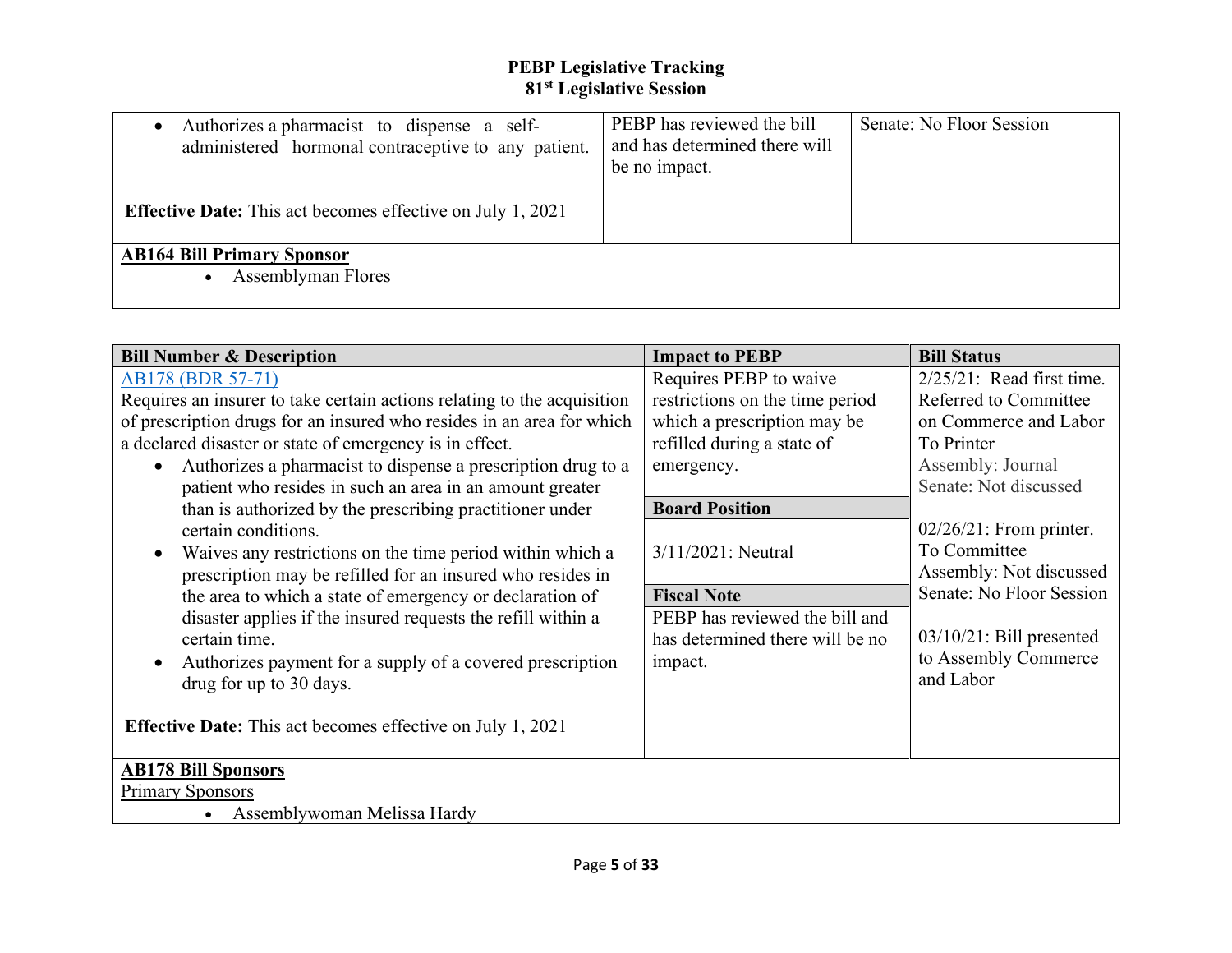- Assemblywoman Robin Titus
- Senator Joseph Hardy

# Co-Sponsors

- Assemblywoman Jill Tolles
- Senator Carrie Buck
- Senator Scott Hammond

| <b>Bill Number &amp; Description</b>                                   | <b>Impact to PEBP</b>              | <b>Bill Status</b>                       |
|------------------------------------------------------------------------|------------------------------------|------------------------------------------|
| AB181 (BDR 40-522)                                                     | On or before July 1 of each year,  | $02/26/21$ : Read first time.            |
| Revises provisions relating to mental health.                          | a report shall be submitted to the | Referred to Committee                    |
| This bill proposes the following changes:                              | Commissioner of Insurance          | on Health and Human                      |
| • The State Board of Health shall adopt regulations                    | which includes information         | Services. To printer.                    |
| requiring medical facilities, facilities for the dependent             | relating to mental health          | Assembly: Journal                        |
| and facilities which are required by the regulations                   | treatments for each health         | Senate: No Floor                         |
| adopted by the Board pursuant to NRS 449.0303 to be                    | benefit plan that provides         | Session                                  |
| licensed to report information relating to suicide to the              | coverage to residents of           |                                          |
| Chief Medical Officer or his or her designee.                          | Nevada.                            | $03/01/21$ : From Printer.               |
|                                                                        |                                    | To Committee.                            |
| The regulations must prescribe:<br>$\bullet$                           |                                    | Assembly: No Floor                       |
|                                                                        | <b>Board Position</b>              | Session                                  |
| The facilities that are required to make reports;<br>$\bullet$         |                                    | Senate: Not discussed                    |
| The information that must be reported; and<br>$\bullet$                | 3/11/2021: Neutral                 | 03/08/21: Bill Presented                 |
|                                                                        |                                    |                                          |
| The time within which such a report must be made.<br>$\bullet$         | <b>Fiscal Note</b>                 | to Assembly Health and<br>Human Services |
|                                                                        | PEBP has reviewed the bill and     |                                          |
| Effective Date: Upon passage and approval for the purpose of           | has determined there will be no    | $03/11/21$ : Notice of                   |
| adopting any regulations and performing any other preparatory          | impact.                            | eligibility for exemption.               |
| administrative tasks that are necessary to carry out the provisions of |                                    |                                          |
| this act; and on January 1, 2022, for all other purposes               |                                    | $03/17/21$ : Work Session                |
|                                                                        |                                    | Assembly Health and                      |
| <b>Proposed Amendment:</b>                                             |                                    | Human Services                           |
|                                                                        |                                    |                                          |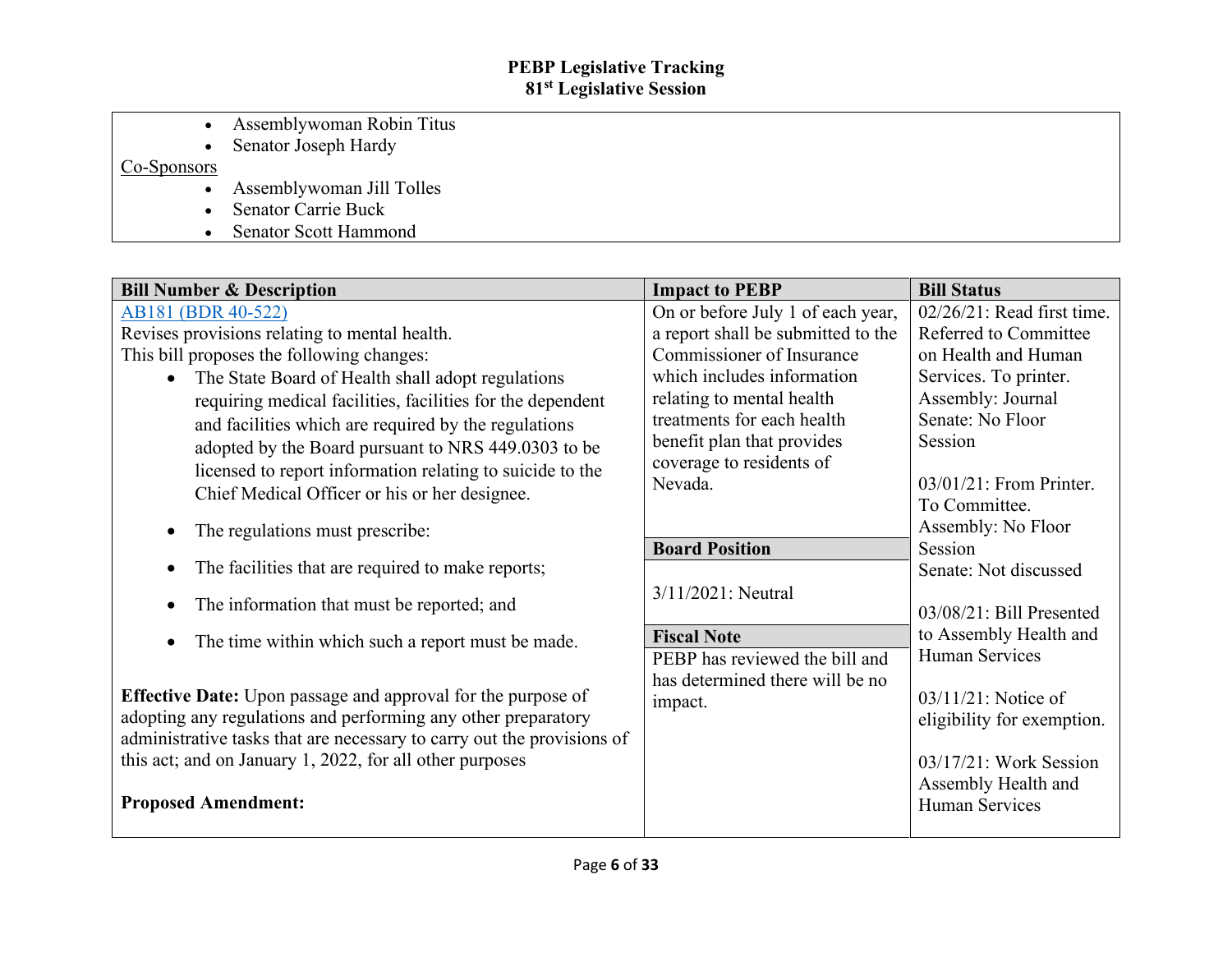| • Changes reporting requirements language from facilities to     | $03/24/21$ : Work Session |
|------------------------------------------------------------------|---------------------------|
| providers of health care                                         | Assembly Health and       |
| Adds reporting requirement of CMO to report certain<br>$\bullet$ | Human Services, amend     |
| information annually to the Patient Protection Commission        | and do pass               |
| and Governor's Office.                                           |                           |
| <b>AB181 Bill Sponsors</b>                                       |                           |
| Assemblywoman Sarah Peters                                       |                           |
|                                                                  |                           |

| <b>Bill Number &amp; Description</b>                                     | <b>Impact to PEBP</b>           | <b>Bill Status</b>         |
|--------------------------------------------------------------------------|---------------------------------|----------------------------|
| AB244 (BDR 57-654)                                                       | None to PEBP. However, this     | 03/12/21: Read first time. |
| Revises provisions relating to insurance which provides for the          | could be a benefit for Medicare | Referred to Committee      |
| payment of expenses not covered by Medicare.                             | Exchange members.               | on Commerce and Labor      |
|                                                                          |                                 | To printer                 |
| This bill proposes the following changes:                                |                                 | Assembly: Journal          |
|                                                                          | <b>Board Position</b>           | Senate: No Floor Session   |
| An insurer that issues a policy of insurance which provides<br>$\bullet$ |                                 |                            |
| for the payment of expenses which are not covered by                     |                                 | $03/15/21$ : From Printer. |
| Medicare shall offer to a person currently insured under any             | <b>Fiscal Note</b>              | To Committee               |
| such policy an annual open enrollment period commencing                  | PEBP has reviewed the bill and  | Assembly: Not discussed    |
| with the first day of the birthday month of the person and               | determined there is not fiscal  | Senate: Not discussed      |
| remaining open for at least 60 days thereafter, during which             | impact.                         |                            |
| the person may enroll in any policy of insurance which                   |                                 |                            |
| provides for the payment of expenses which are not covered               |                                 |                            |
| by Medicare made available by the insurer in this State.                 |                                 |                            |
|                                                                          |                                 |                            |
| During the open enrollment period offered pursuant to<br>$\bullet$       |                                 |                            |
| subsection 1, an insurer shall not deny or condition the                 |                                 |                            |
| issuance of effectiveness, or discriminate in the price of               |                                 |                            |
| coverage, of a policy of insurance which provides for the                |                                 |                            |
| payment of expenses which are not covered by Medicare                    |                                 |                            |
| based on the health status, claims experience, receipt of                |                                 |                            |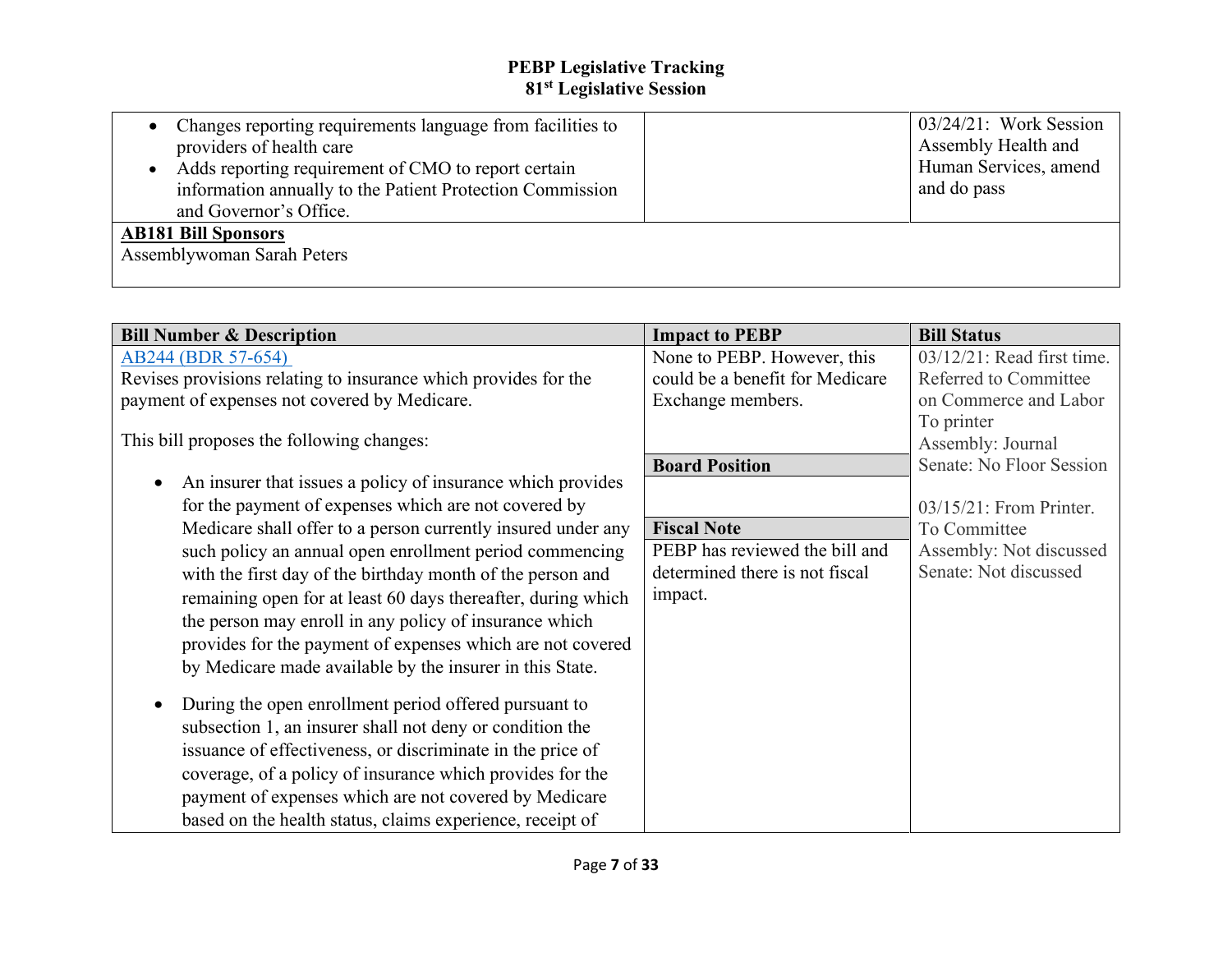| health care or medical condition of a person described in          |  |
|--------------------------------------------------------------------|--|
| subsection 1.                                                      |  |
|                                                                    |  |
| At least 30 days before the beginning of the open enrollment       |  |
|                                                                    |  |
| period offered pursuant to subsection 1 but not more than 60       |  |
| days before the beginning of that period, an insurer that          |  |
| issues a policy of insurance which provides for the payment        |  |
| of expenses which are not covered by Medicare shall notify         |  |
|                                                                    |  |
| each person to whom the open enrollment period applies of:         |  |
| The dates on which the open enrollment period begins               |  |
|                                                                    |  |
| and ends, and the rights of the person established by the          |  |
| provisions of this section.                                        |  |
|                                                                    |  |
| Any modification to the benefits provided by the policy            |  |
| under which the person is currently insured or adjustment to       |  |
| the premiums charged for that policy.                              |  |
|                                                                    |  |
| <b>Effective Date:</b> This act becomes effective on July 1, 2021. |  |
|                                                                    |  |
| <b>AB244 Bill Sponsors</b>                                         |  |
| Assemblywoman Melissa Hardy                                        |  |
| Senator Keith Pickard                                              |  |
| Senator Joseph Hardy                                               |  |
|                                                                    |  |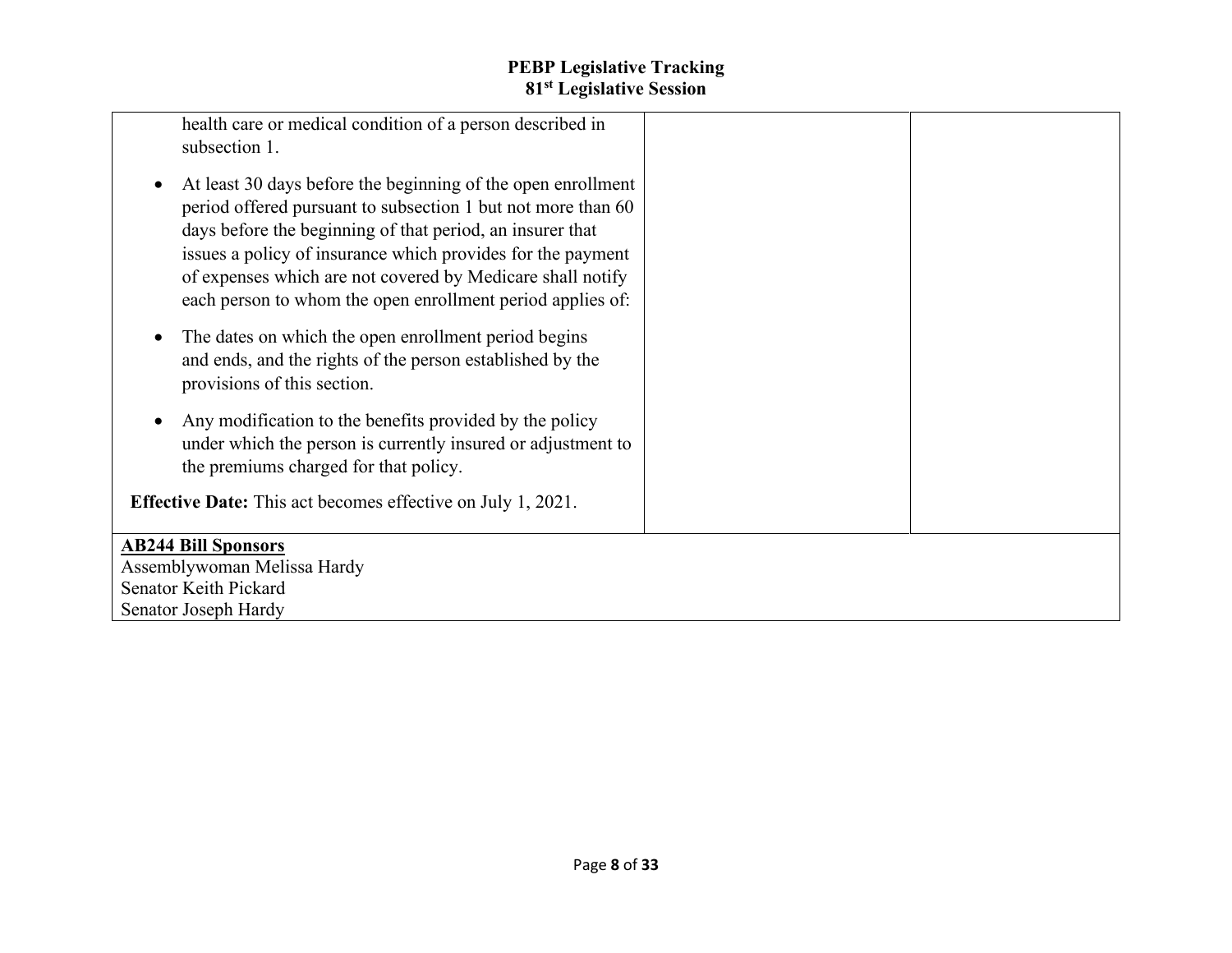| <b>Bill Number &amp; Description</b>                                      | <b>Impact to PEBP</b>                                            | <b>Bill Status</b>                      |
|---------------------------------------------------------------------------|------------------------------------------------------------------|-----------------------------------------|
| AB250 (BDR 57-142)                                                        | This has no impact to PEBP,                                      | 03/12/21: Read first time.              |
| Revises provisions relating to insurance which provides for the           | however could be a benefit to                                    | Referred to Committee                   |
| payment of expenses not covered by Medicare.                              | Medicare Exchange members.                                       | on Commerce and Labor.                  |
| This bill proposes the following changes:                                 |                                                                  | To printer                              |
| An insurer that issues a policy of insurance which provides<br>$\bullet$  |                                                                  | Assembly: Journal                       |
| for the payment of expenses which are not covered by                      | <b>Board Position</b>                                            | Senate: No Floor                        |
| Medicare shall offer to a person currently insured under any              |                                                                  | Session                                 |
| such policy an annual open enrollment period commencing                   |                                                                  |                                         |
| with the first day of the birthday month of the person and                |                                                                  | 03/15/21: From Printer.<br>To Committee |
| remaining open for at least 60 days thereafter, during which              | <b>Fiscal Note</b>                                               | Assembly: Not discussed                 |
| the person may enroll in any policy of insurance which                    | PEBP has reviewed the bill and<br>determined there is not fiscal | Senate: Not discussed                   |
| provides for the payment of expenses which are not covered                | impact.                                                          |                                         |
| by Medicare made available by the insurer in this State.                  |                                                                  | $03/24/21$ : Bill presented             |
|                                                                           |                                                                  | to Assembly Commerce                    |
| During the open enrollment period offered pursuant to<br>$\bullet$        |                                                                  | and Labor                               |
| subsection 1, an insurer shall not deny or condition the                  |                                                                  |                                         |
| issuance of effectiveness, or discriminate in the price of                |                                                                  | $03/31/21$ : Work Session               |
| coverage, of a policy of insurance which provides for the                 |                                                                  | <b>Assembly Commerce</b>                |
| payment of expenses which are not covered by Medicare                     |                                                                  | and Labor, amended, do                  |
| based on the health status, claims experience, receipt of                 |                                                                  | pass                                    |
| health care or medical condition of a person described in                 |                                                                  |                                         |
| subsection 1.                                                             |                                                                  |                                         |
| At least 30 days before the beginning of the open enrollment<br>$\bullet$ |                                                                  |                                         |
| period offered pursuant to subsection 1 but not more than 60              |                                                                  |                                         |
| days before the beginning of that period, an insurer that                 |                                                                  |                                         |
| issues a policy of insurance which provides for the payment               |                                                                  |                                         |
|                                                                           |                                                                  |                                         |
| of expenses which are not covered by Medicare shall notify                |                                                                  |                                         |
| each person to whom the open enrollment period applies of:                |                                                                  |                                         |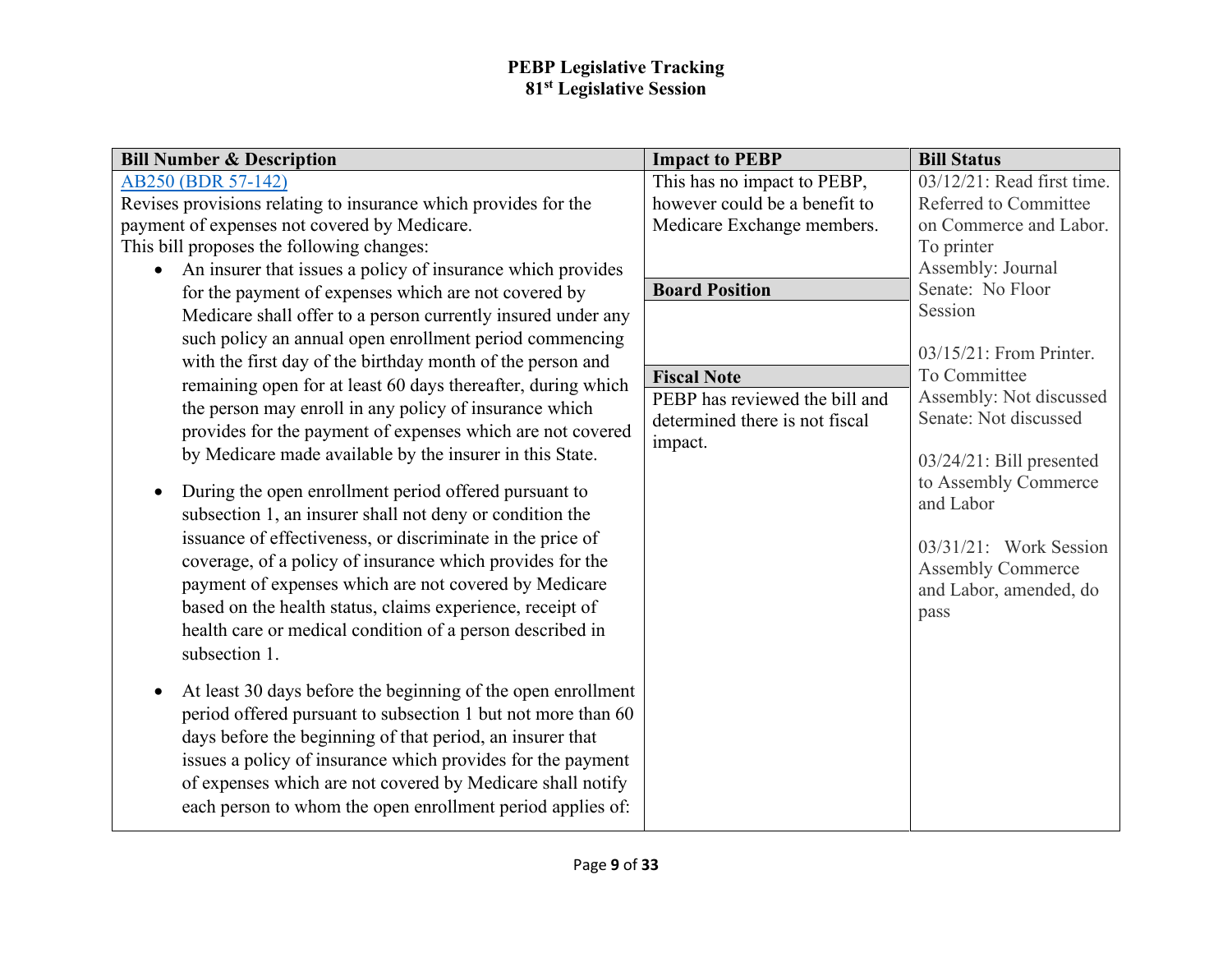| The dates on which the open enrollment period begins<br>and ends, and the rights of the person established by the<br>provisions of this section.                                                                                                                               |  |
|--------------------------------------------------------------------------------------------------------------------------------------------------------------------------------------------------------------------------------------------------------------------------------|--|
| Any modification to the benefits provided by the policy<br>under which the person is currently insured or adjustment to<br>the premiums charged for that policy.                                                                                                               |  |
| <b>Effective Date:</b> This act becomes effective on July 1, 2021.                                                                                                                                                                                                             |  |
| <b>Proposed Amendment:</b><br>Specifies "Medicare Supplemental Policy"<br>Specifies that a person may purchase a Medicare<br>supplemental policy made available by any insurer with the<br>same or lesser benefits during OE.<br>Changes the effective date to January 1, 2022 |  |
| <b>AB250 Bill Sponsors</b><br>Assemblywoman Sandra Jauregui                                                                                                                                                                                                                    |  |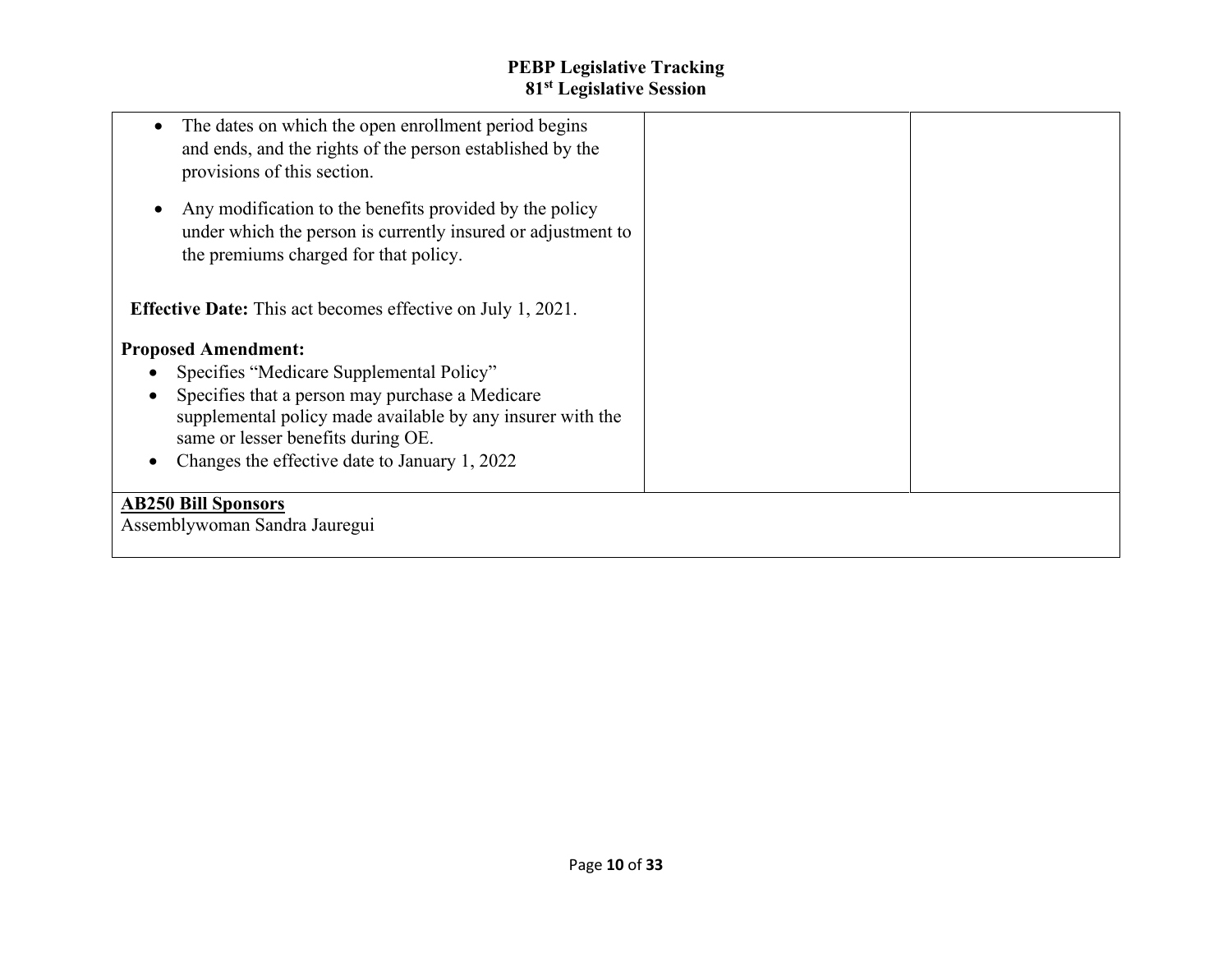| <b>Bill Number &amp; Description</b>                                     | <b>Impact to PEBP</b>                                                  | <b>Bill Status</b>          |
|--------------------------------------------------------------------------|------------------------------------------------------------------------|-----------------------------|
| AB274 (BDR 57-482)                                                       | Mandates certain fertility                                             | 03/15/21: Read first time.  |
| Requires certain health plans to cover fertility preservation services.  | services currently not covered                                         | Referred to Committee       |
|                                                                          | under the plan.                                                        | on Commerce and Labor.      |
| This bill proposes the following changes:                                |                                                                        | To Printer.                 |
| An insurer that issues a policy of health insurance shall<br>$\bullet$   | <b>Board Position</b>                                                  | Assembly: Journal           |
| include in the policy coverage for standard services for                 |                                                                        | Senate: Not discussed       |
| fertility preservation that are medically necessary to                   | <b>TBD</b>                                                             |                             |
| preserve fertility because the insured:                                  |                                                                        | $03/16/21$ : From printer.  |
|                                                                          | <b>Fiscal Note</b>                                                     | To committee.               |
| Has been diagnosed with a medical or genetic condition that<br>$\bullet$ | <b>Impact: \$71,040</b>                                                | Assembly: No Floor          |
| may directly or indirectly cause infertility, as determined              | PEBP has reviewed this bill and                                        | Session                     |
| pursuant to paragraph (a) of subsection 2.                               | believes there is a potential                                          | Senate: No Floor Session    |
|                                                                          | impact due to mandated                                                 |                             |
| "Network plan" means a policy of health insurance offered<br>$\bullet$   | coverage for services that are not                                     | $03/24/21$ : Bill presented |
| by an insurer under which the financing and delivery of                  | currently covered on the plan                                          | to Assembly Commerce        |
| medical care, including items and services paid for as                   | today. Although utilization of                                         | and Labor, heard            |
| medical care, are provided, in whole or in part, though a                | fertility benefits in the PEBP                                         |                             |
| defined set of providers under contract with the insurer. The            | plan has been relatively low,                                          |                             |
| term does not include an arrangement for the financing of                | actual utilization moving                                              |                             |
| premiums.                                                                | forward will vary and it is likely                                     |                             |
|                                                                          | to have an impact on the overall                                       |                             |
| An insurer that issues a policy of group health insurance<br>$\bullet$   | utilization of these types of                                          |                             |
| shall include in the policy coverage for standard services for           | benefits. Healthscope Benefits                                         |                             |
| fertility preservation that are medically necessary to                   | and Aon Consulting, Inc. have                                          |                             |
| preserve fertility because the insured:                                  | provided an estimated cost based<br>on the current rate of utilization |                             |
|                                                                          | and the expected member count                                          |                             |
| <b>Effective Date:</b> This act becomes effective on July 1, 2021.       | at an annualized rate.                                                 |                             |
|                                                                          |                                                                        |                             |
| Conceptual Amendment:                                                    | *conceptual amendment will                                             |                             |
| • Changes the effective date to January 1, 2022                          | remove fiscal note.                                                    |                             |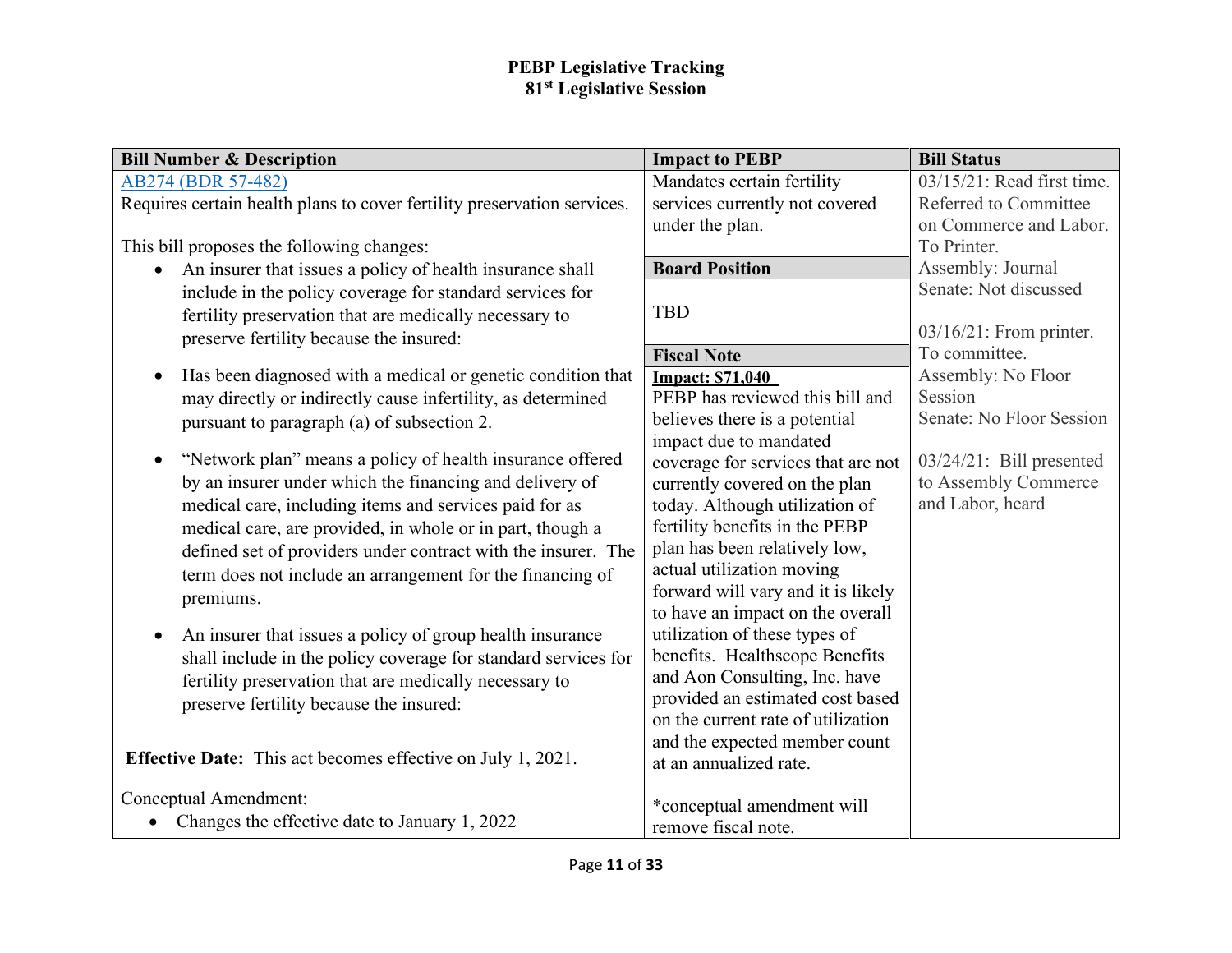| Allows self-funded plans to opt in.                     |  |
|---------------------------------------------------------|--|
| <b>AB274 Bill Sponsors</b><br>Assembly Michelle Gorelow |  |

| <b>Bill Number &amp; Description</b>                             | <b>Impact to PEBP</b>                                     | <b>Bill Status</b>           |
|------------------------------------------------------------------|-----------------------------------------------------------|------------------------------|
| AB337 (BDR 23-710)                                               | If the board determines funding                           | 03/18/21: Read first time.   |
| Requires the Board of the Public Employees' Benefits Program to  | is available, PEBP will need to                           | Referred to Committee        |
| create a certain pilot program in certain circumstances.         | take steps to implement a pilot                           | on Government Affairs.       |
|                                                                  | program for a near-site clinic.                           | To printer.                  |
| This bill proposes the following changes:                        |                                                           |                              |
| To the extent that the PEBP Board determines money is            | <b>Board Position</b>                                     | $03/19/21$ : From printer.   |
| available. The Board shall create a pilot program to establish   |                                                           | To Committee.                |
| one or more clinics to provide primary care services to          |                                                           | Assembly: Not discussed      |
| person who participate in the Program.                           | <b>Fiscal Note</b>                                        | Senate: No Floor Session     |
| The Board shall solicit feedback regarding the pilot program     | <b>Impact: \$7,540,000</b>                                |                              |
| from persons who use the services provided at such a clinic.     | PEBP has determined this bill                             | $03/26/21$ : Bill presented  |
| Within one year after the creation of the pilot program, and     | will likely have a fiscal impact                          | to Assembly Government       |
| annually thereafter, the Board shall submit to the Director of   | on the program. In 2017, PEBP                             | Affairs, mentioned not       |
| the Legislative Council Bureau for transmittal to the            | conducted a solicitation for a                            |                              |
| Legislature, if the Legislature is in session, or to the Interim | near-site clinic, similar to the                          | agendized.                   |
| Finance Committee, if the Legislature is not in session, a       | one being proposed in this bill.                          |                              |
| report concerning the pilot program. The report must             | Of the three responses PEBP                               | $03/29$ //21: Bill presented |
| include, without limitation:                                     | received, only one of the                                 | to Assembly on               |
| A description of the status and results of the pilot program.    | proposals was able to agree to                            | Government Affairs,          |
| The costs of carrying out the pilot program.                     | PEBP's requirement of return on<br>investments (ROI). The | heard                        |
| A summary of the feedback provided pursuant to subsection        | associated cost proposal                                  |                              |
| 2.                                                               | submitted by the winning vendor                           |                              |
| Recommendations for legislation to improve or expand the         | included \$1.3M in                                        |                              |
| pilot program.                                                   |                                                           |                              |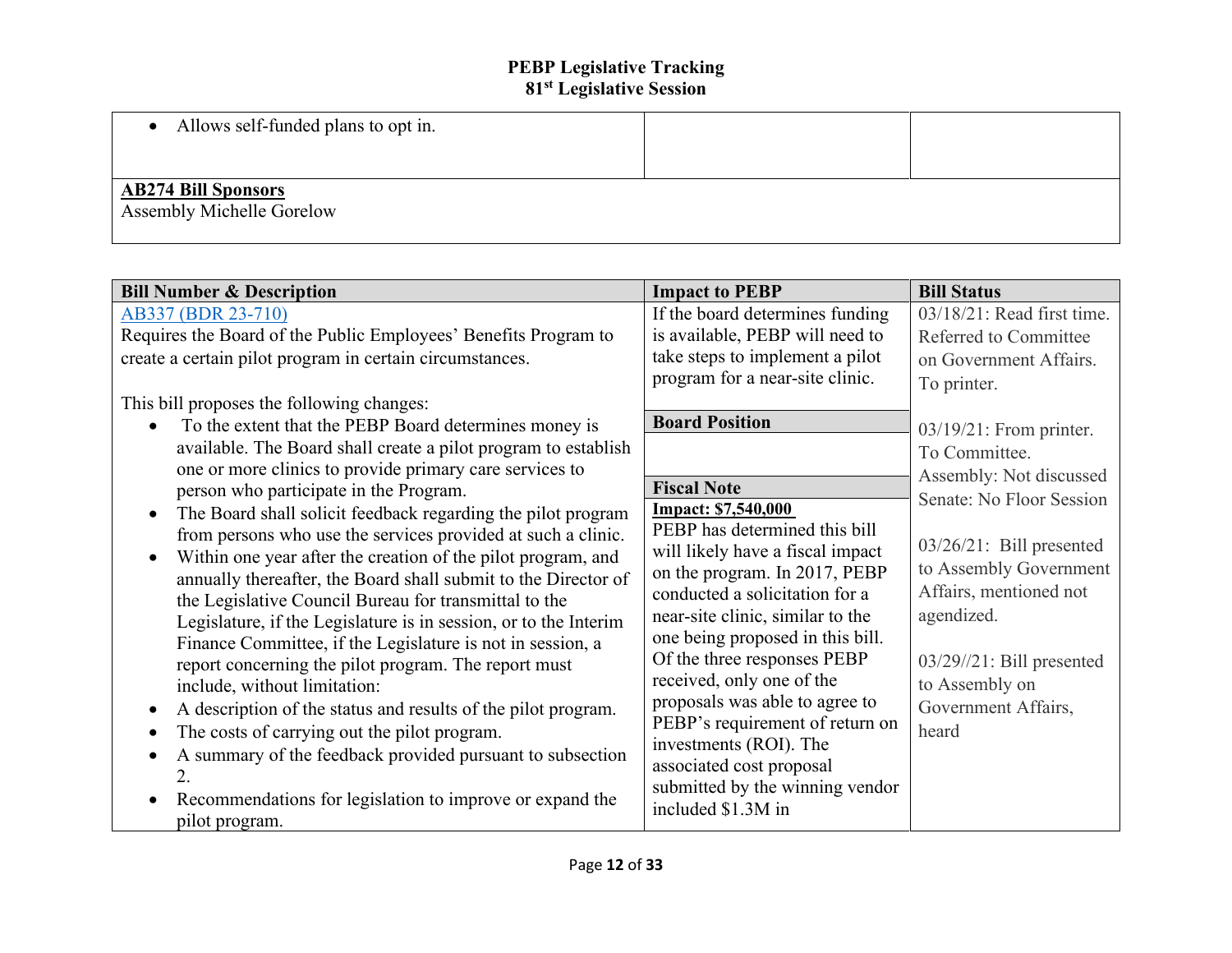|                                                                    | implementation start up costs      |
|--------------------------------------------------------------------|------------------------------------|
| <b>Effective Date:</b> This act becomes effective upon passage and | (physical space, furnishings,      |
| approval.                                                          | fixtures, staffing, etc.) and on-  |
|                                                                    | going operating expenses of        |
|                                                                    | \$3.56M in year 1, \$3.67M un      |
|                                                                    | year 2, \$3.78M in year 3 and      |
|                                                                    | \$3.98M in year 4. The             |
|                                                                    | solicitation was canceled after    |
|                                                                    | unsuccessful negotiations          |
|                                                                    | stemming from PEBP's inability     |
|                                                                    | to identify savings from the       |
|                                                                    | project due to high start up costs |
|                                                                    | and unreliable guarantees. In      |
|                                                                    | addition to the costs described    |
|                                                                    | above, PEBP will likely require    |
|                                                                    | at least 1 additional staff of a   |
|                                                                    | grade 37 or above to oversee a     |
|                                                                    | project of this magnitude.         |
| <b>AB337 Bill Sponsors</b>                                         |                                    |
| Assemblywoman Michelle Gorelow                                     |                                    |

| <b>Bill Number &amp; Description</b>                              | <b>Impact to PEBP</b>           | <b>Bill Status</b>            |
|-------------------------------------------------------------------|---------------------------------|-------------------------------|
| AB348 (BDR 140-497)                                               | PEBP will be required to submit | $03/22/21$ : Read first time. |
| Revises provisions relating to the Patient Protection Commission. | claims data.                    | Referred to Committee         |
| This bill proposes the following changes:                         | The PEBP EO is added to the     | on Health and Human           |
|                                                                   | Commission as a non-voting ex   | Services. To printer.         |
| • Transfers the Patient Protection Commission from the            | officio member.                 | Assembly: Journal             |
| Office of the Governor to the Office of the Director of           |                                 | Senate: Not discussed         |
| the Department of Health and Human Services                       | <b>Board Position</b>           |                               |
| Revises the membership and duties of the Commission               |                                 | $03/23/21$ : From printer.    |
|                                                                   | <b>TBD</b>                      | To committee                  |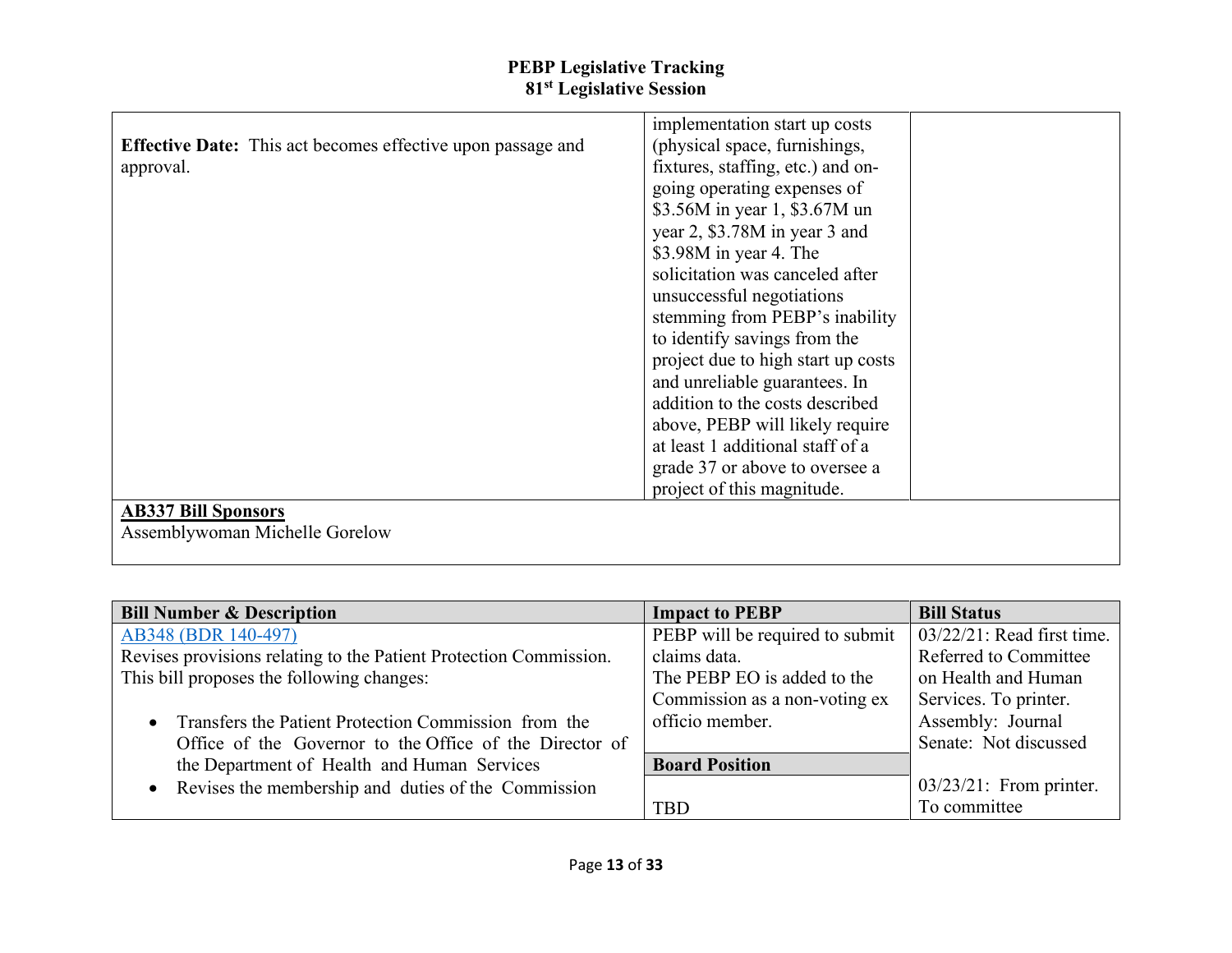| Requiring the Commission to establish an all-payer<br>claims database<br>• Requires certain insurers to submit data to the database<br>Provides for the release of data in the database under<br>certain circumstances;<br>• Requires the Commission to compile certain reports<br>relating to the database<br><b>Effective Date:</b> This act becomes effective upon passage and<br>approval. | <b>Fiscal Note</b><br>PEBP has reviewed the bill and<br>determined there is not fiscal<br>impact. | Assembly: Not<br>discussed<br>Senate: Not discussed |
|------------------------------------------------------------------------------------------------------------------------------------------------------------------------------------------------------------------------------------------------------------------------------------------------------------------------------------------------------------------------------------------------|---------------------------------------------------------------------------------------------------|-----------------------------------------------------|
| <b>AB348 Bill Sponsors</b><br>Assemblywoman Maggie Carlton                                                                                                                                                                                                                                                                                                                                     |                                                                                                   |                                                     |

| <b>Bill Number &amp; Description</b>                                                                                                                                                                                                                    | <b>Impact to PEBP</b>                                                         | <b>Bill Status</b>                                                                  |
|---------------------------------------------------------------------------------------------------------------------------------------------------------------------------------------------------------------------------------------------------------|-------------------------------------------------------------------------------|-------------------------------------------------------------------------------------|
| AB436 (BDR 57-808)                                                                                                                                                                                                                                      | None.                                                                         | $03/26/21$ : Read first time.                                                       |
| Revises provisions relating to vision insurance.                                                                                                                                                                                                        |                                                                               | Referred to Committee                                                               |
| This bill proposes the following changes:<br>An insurer shall not enter into a contract with a provider of<br>vision care that:                                                                                                                         | <b>Board Position</b><br><b>Fiscal Note</b><br>PEBP has reviewed the bill and | on Commerce and Labor.<br>To printer.<br>Assembly: Journal<br>Senate: Not discussed |
| Authorizes the insurer to set or limit the amount that the<br>provider of vision care may charge for vision care that is not<br>reimbursed under the contract;                                                                                          | determined there is not fiscal<br>impact.                                     | $03/26/21$ : Assembly<br>Commerce and Labor.<br>Floor meetings do not               |
| Requires the provider of vision care to participate in the<br>network of providers of vision care of the insurer or any<br>other insurer as a condition of including that provider of<br>vision care in the network of providers of medical services of |                                                                               | have agendas. Discussed<br>as BDR.                                                  |
| the insurer;<br>Requires the provider of vision care to use a specific<br>laboratory as the manufacturer of ophthalmic devises or<br>materials provided to covered persons;                                                                             |                                                                               | $03/29/21$ : From printer.<br>To committee.<br>Assembly: Not discussed              |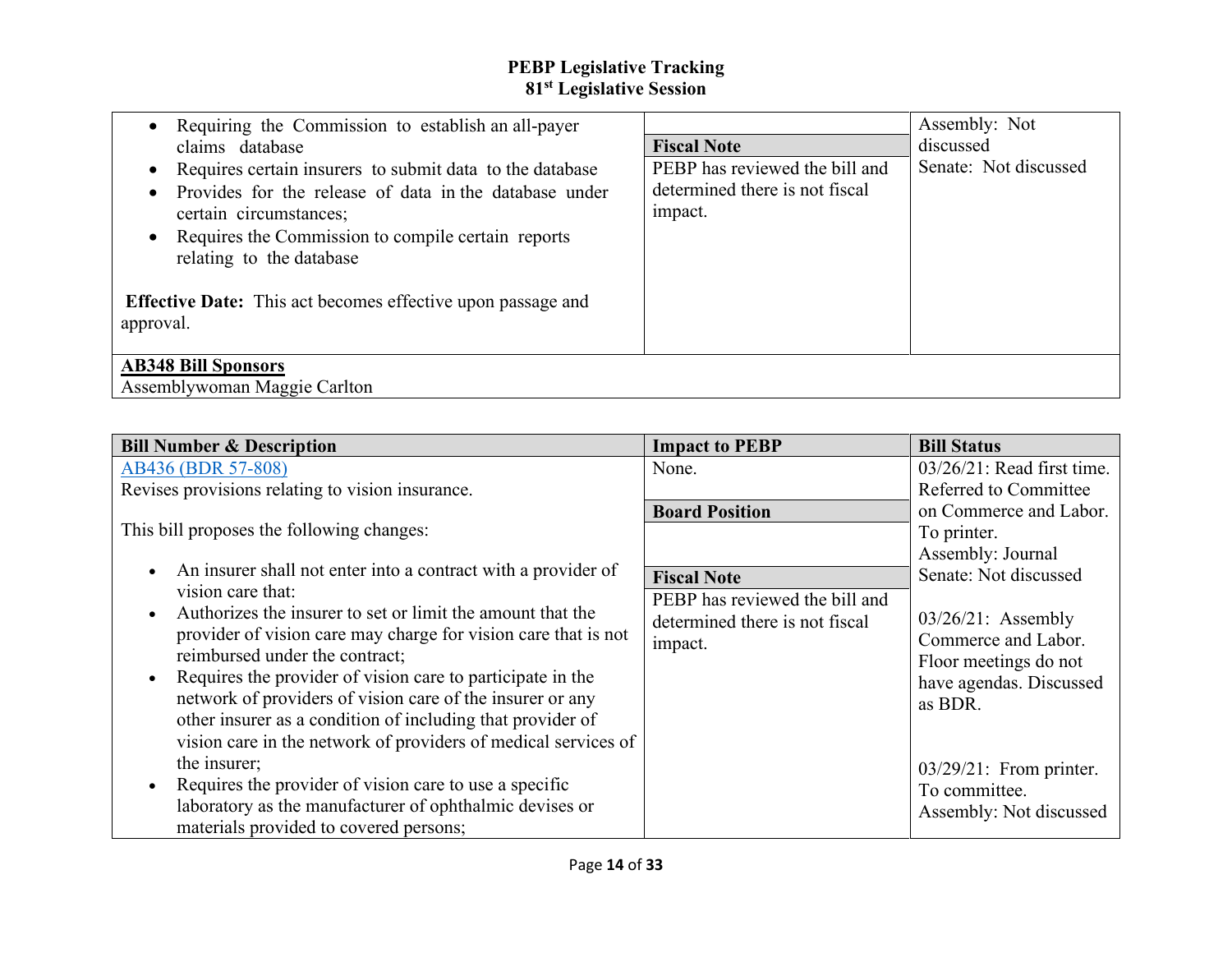| Conditions any rate of reimbursement for vision care on the<br>provider of vision care prescribing ophthalmic devices or<br>materials in which the insurer has an ownership or other<br>pecuniary interest or increases the rate of reimbursement if<br>the provider of vision care prescribes such ophthalmic<br>devices or materials; or<br>Provides for unreasonably low or nominal rates of<br>reimbursement for vision care.<br>An insurer shall disclose in any policy of insurance that<br>covers vision care or any description of benefits covered by<br>such a policy, whether written or electronic, any ownership<br>or other pecuniary interest of the insurer in a supplier of<br>ophthalmic devices or materials or a provider of vision care. | Senate: Not discussed |
|---------------------------------------------------------------------------------------------------------------------------------------------------------------------------------------------------------------------------------------------------------------------------------------------------------------------------------------------------------------------------------------------------------------------------------------------------------------------------------------------------------------------------------------------------------------------------------------------------------------------------------------------------------------------------------------------------------------------------------------------------------------|-----------------------|
| <b>Effective Date:</b> Does not become effective unless approved by the                                                                                                                                                                                                                                                                                                                                                                                                                                                                                                                                                                                                                                                                                       |                       |
| Commissioner.                                                                                                                                                                                                                                                                                                                                                                                                                                                                                                                                                                                                                                                                                                                                                 |                       |
| <b>AB436 Bill Sponsors</b>                                                                                                                                                                                                                                                                                                                                                                                                                                                                                                                                                                                                                                                                                                                                    |                       |
| Senate Committee on Commerce and Labor                                                                                                                                                                                                                                                                                                                                                                                                                                                                                                                                                                                                                                                                                                                        |                       |

| <b>Bill Number &amp; Description</b>                                                                                                                                            | <b>Impact to PEBP</b>                | <b>Bill Status</b>            |
|---------------------------------------------------------------------------------------------------------------------------------------------------------------------------------|--------------------------------------|-------------------------------|
| SB40 (BDR 40-415)                                                                                                                                                               | Requires PEBP to provide             | 11/18/20: Prefiled.           |
| Provides for the collection of certain data relating to health care.                                                                                                            | claims data.                         | Referred to Committee         |
| This bill proposes the following changes:                                                                                                                                       |                                      | on Health and Human           |
|                                                                                                                                                                                 | <b>Board Position</b>                | Services. To Printer          |
| DHHS shall establish an all-payer claims database of<br>information relating to health insurance claims resulting<br>from medical, dental or pharmacy benefits provided in this | $3/11/2021$ : Neutral                | $12/15/20$ : From Printer     |
| State that will integrate with other state agencies.                                                                                                                            | <b>Fiscal Note</b>                   | $02/01/21$ : Read first time. |
|                                                                                                                                                                                 | <b>Impact: Cannot Be Determined</b>  | To Committee                  |
|                                                                                                                                                                                 | PEBP has reviewed this bill and      | Assembly: Not                 |
| Effective Date: Upon passage and approval for the purpose of                                                                                                                    | believes there is a potential fiscal | discussed                     |
| adopting any regulations and performing any other preparatory                                                                                                                   | impact. PEBP reached out to our      | Senate: Journal               |
|                                                                                                                                                                                 |                                      |                               |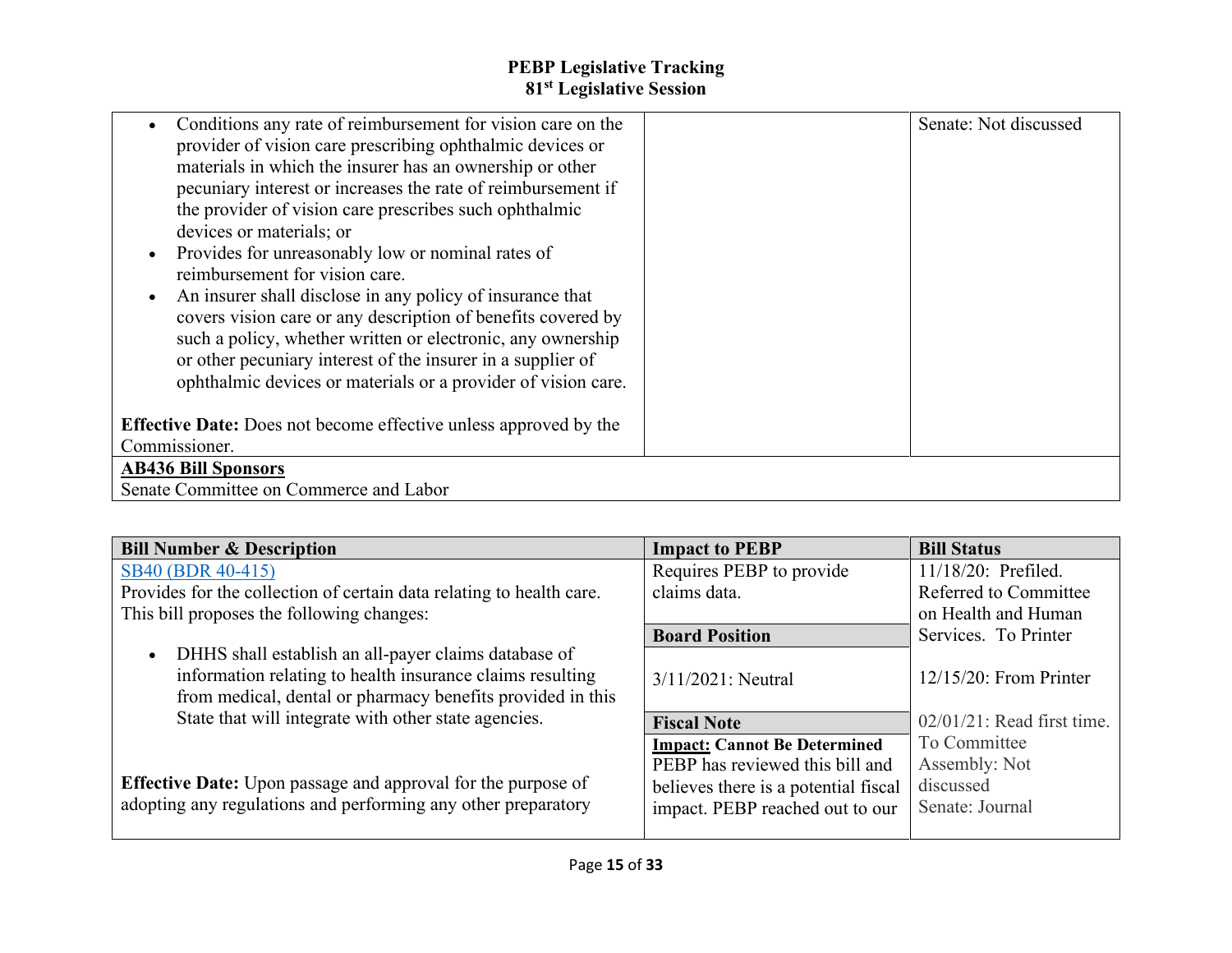| administrative tasks that are necessary to carry out the provisions of | TPA and PBM vendors to             | $02/17/21$ : Bill presented |
|------------------------------------------------------------------------|------------------------------------|-----------------------------|
| this act; and on January 1, 2022, for all other purposes.              | determine a cost to submit data    | to Assembly Health and      |
|                                                                        | to an all-payer claims database    | Human Services              |
|                                                                        | on behalf of PEBP. Because the     |                             |
| <b>Proposed Amendment:</b>                                             | formatting requirements for the    | 03/05/21: Bill presented    |
| There are several proposed amendments related to confidentiality,      | claims database is unknown and     | to Senate on Finance.       |
| data usage, privacy and further defining language.                     | this is not currently a            |                             |
|                                                                        | requirement of PEBP's current      | $03/09/21$ : Bill presented |
|                                                                        | contract, the total estimated cost | to Senate Health and        |
|                                                                        | between both vendors to develop    | <b>Human Services</b>       |
|                                                                        | a process to submit data to this   |                             |
|                                                                        | required database is \$100,000.    | 04/06/21: Work Session      |
|                                                                        | PEBP will be soliciting for TPA    | Senate Health and           |
|                                                                        | and PBM vendors in the next        | Human Services              |
|                                                                        | year and would be able to          |                             |
|                                                                        | include a requirement to submit    |                             |
|                                                                        | data to an all-payer claims        |                             |
|                                                                        | database in the solicitation. This |                             |
|                                                                        | requirement would likely only      |                             |
|                                                                        | come at no additional cost if an   |                             |
|                                                                        | industry standard format for       |                             |
|                                                                        | submitting data could be           |                             |
|                                                                        | guaranteed. Because it is          |                             |
|                                                                        | unknow what vendors PEBP will      |                             |
|                                                                        | be contracted with and if there    |                             |
|                                                                        | will be an industry standard       |                             |
|                                                                        | format, PEBP cannot determine      |                             |
|                                                                        | a fiscal impact.                   |                             |
| <b>SB40 Bill Sponsors</b>                                              |                                    |                             |
| Senate Committee on Health and Human Services                          |                                    |                             |
| Julia Ratti - Chair                                                    |                                    |                             |
| Pat Spearman - Vice Chair                                              |                                    |                             |
| Dallas Harris                                                          |                                    |                             |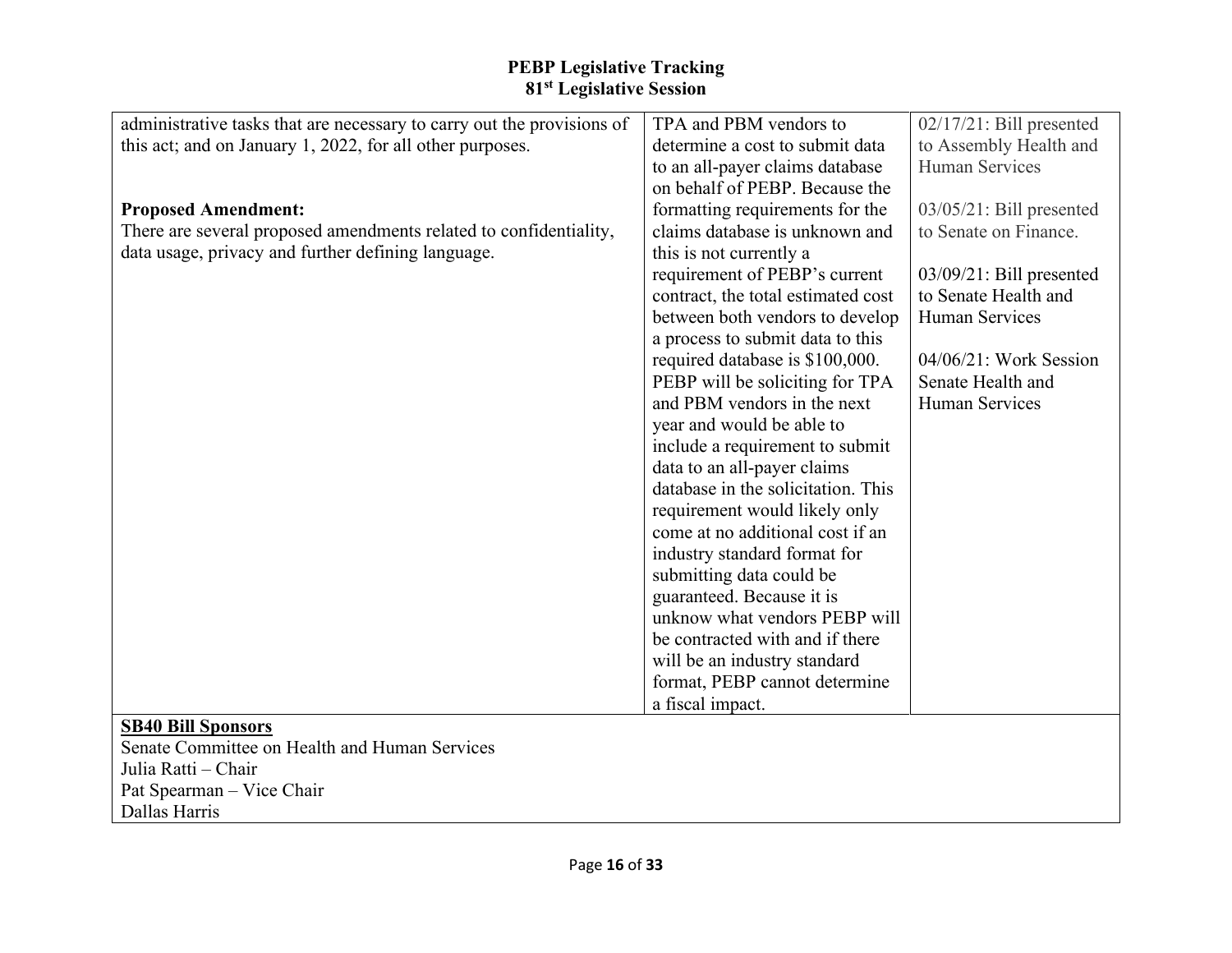| $\mathbf{r}$<br>$\mathbf r$<br>Hardv<br>Tosenh |  |  |
|------------------------------------------------|--|--|
| $ -$<br>Ben<br>. Kieckhefer                    |  |  |

| <b>Bill Number &amp; Description</b>                                   | <b>Impact to PEBP</b>             | <b>Bill Status</b>          |
|------------------------------------------------------------------------|-----------------------------------|-----------------------------|
| SB139 (BDR 57-54)                                                      | Requires coverage for the         | 02/22/21: Read first time.  |
| Requires certain health insurance to cover treatment of certain        | following services not covered    | Referred to Committee       |
| conditions relating to gender dysphoria.                               | under PEBP today:                 | on Commerce and Labor       |
|                                                                        | Voice Therapy<br>$\bullet$        | To printer.                 |
| This bill proposes the following changes:                              | Gender reassignment<br>$\bullet$  | Assembly: Not discussed     |
|                                                                        | benefits for members              | Senate: Journal             |
| An insurer that issues a policy of health insurance shall<br>$\bullet$ | under 18                          |                             |
| include in the policy coverage for the medically necessary             |                                   | $02/23/21$ : From printer.  |
| treatment of conditions relating to gender dysphoria, gender           | <b>Board Position</b>             | To committee.               |
| incongruence and other disorders of sexual development.                |                                   | Assembly: Not discussed     |
|                                                                        | 3/11/2021: Neutral                | Senate: Not discussed       |
| "Network plan" means a policy of health insurance offered              |                                   |                             |
| by an insurance offered by an insurer under which the                  | <b>Fiscal Note</b>                | $03/12/21$ : Bill presented |
| financing and delivery of medical care, including items and            | <b>Impact: \$1,000,000</b>        | to Senate Commerce and      |
| services paid for a medical care, are provided, in whole or            | The Public Employees' Benefits    | Labor                       |
| in part, through a defined set of providers under contact              | Program (PEBP) has reviewed       |                             |
| with the insurer.                                                      | this bill and believes there is a | 04/02/21: Work Sessions,    |
|                                                                        | fiscal impact. This bill would    | Senate Commerce and         |
| The term does not include an arrangement for the financing             | require medically necessary       | Labor                       |
| of premiums.                                                           | services/procedures relating to   |                             |
|                                                                        | gender dysphoria, gender          |                             |
| <b>Effective Date:</b> This act becomes effective on July 1, 2021.     | incongruence, etc. While PEBP     |                             |
|                                                                        | currently provides coverage for   |                             |
| <b>Proposed Amendment:</b>                                             | most services identified in the   |                             |
| Senator Schieble proposes elimination of voice therapy, adds           | bill, there are some noticeable   |                             |
| requirements for individuals under 17, and requires insurers to make   | gaps in coverage including        |                             |
| reasonable efforts to secure in-network providers.                     | providing coverage for those      |                             |
|                                                                        | under 18 and voice therapy        |                             |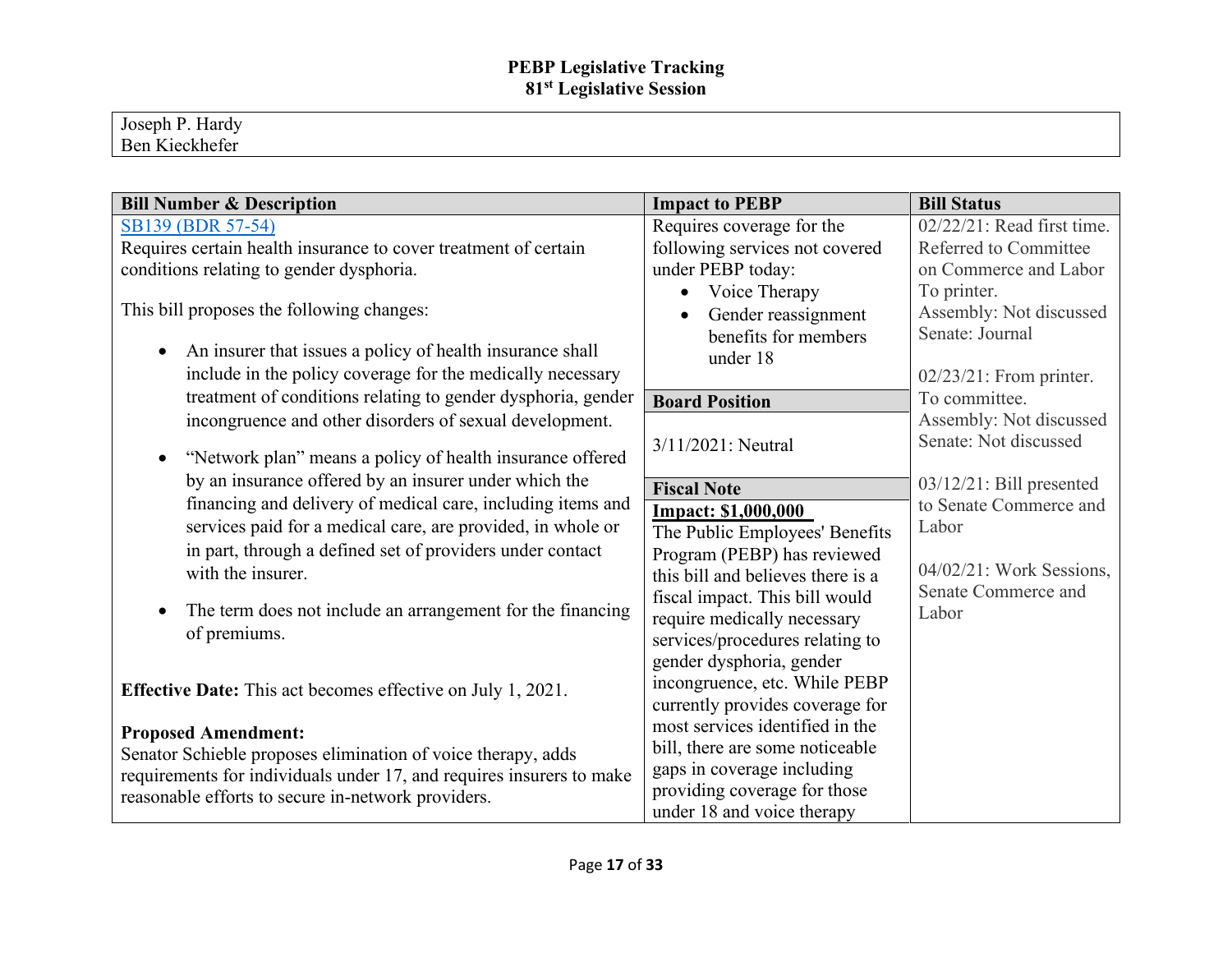|                              | services. PEBP's Actuary and        |  |
|------------------------------|-------------------------------------|--|
|                              | TPA are estimating an annual        |  |
|                              | $\cos t$ of up to \$500,000 to meet |  |
|                              | the requirements in this bill.      |  |
| <b>SB139 Bill Sponsors</b>   |                                     |  |
| Senator Melanie Scheible     |                                     |  |
| <b>Senator Dallas Harris</b> |                                     |  |

| <b>Bill Number &amp; Description</b>                                                                                                                                                                                                                                                                                                                                                                                                                                                                                                                                                                                                                                                                                                                                                                                         | <b>Impact to PEBP</b>                                                                                                                                                                                                                                                                                                                                                                                                                                                                                 | <b>Bill Status</b>                                                                                          |
|------------------------------------------------------------------------------------------------------------------------------------------------------------------------------------------------------------------------------------------------------------------------------------------------------------------------------------------------------------------------------------------------------------------------------------------------------------------------------------------------------------------------------------------------------------------------------------------------------------------------------------------------------------------------------------------------------------------------------------------------------------------------------------------------------------------------------|-------------------------------------------------------------------------------------------------------------------------------------------------------------------------------------------------------------------------------------------------------------------------------------------------------------------------------------------------------------------------------------------------------------------------------------------------------------------------------------------------------|-------------------------------------------------------------------------------------------------------------|
| SB171 (BDR 57-848)                                                                                                                                                                                                                                                                                                                                                                                                                                                                                                                                                                                                                                                                                                                                                                                                           | The program could see reduced                                                                                                                                                                                                                                                                                                                                                                                                                                                                         | 03/04/21: Read first time.                                                                                  |
| Prohibits a pharmacy benefit manager from requiring a covered                                                                                                                                                                                                                                                                                                                                                                                                                                                                                                                                                                                                                                                                                                                                                                | rebates and discounts for                                                                                                                                                                                                                                                                                                                                                                                                                                                                             | Referred to Committee                                                                                       |
| person to obtain a drug by mail.                                                                                                                                                                                                                                                                                                                                                                                                                                                                                                                                                                                                                                                                                                                                                                                             | specialty drugs.                                                                                                                                                                                                                                                                                                                                                                                                                                                                                      | on Commerce and                                                                                             |
| This bill proposes the following changes:                                                                                                                                                                                                                                                                                                                                                                                                                                                                                                                                                                                                                                                                                                                                                                                    |                                                                                                                                                                                                                                                                                                                                                                                                                                                                                                       | Labor.                                                                                                      |
|                                                                                                                                                                                                                                                                                                                                                                                                                                                                                                                                                                                                                                                                                                                                                                                                                              | <b>Board Position</b>                                                                                                                                                                                                                                                                                                                                                                                                                                                                                 | To printer.                                                                                                 |
| Requires a covered person to obtain any drug by mail.                                                                                                                                                                                                                                                                                                                                                                                                                                                                                                                                                                                                                                                                                                                                                                        |                                                                                                                                                                                                                                                                                                                                                                                                                                                                                                       | Assembly: No Floor                                                                                          |
|                                                                                                                                                                                                                                                                                                                                                                                                                                                                                                                                                                                                                                                                                                                                                                                                                              |                                                                                                                                                                                                                                                                                                                                                                                                                                                                                                       | Session                                                                                                     |
| <b>Effective Date:</b> This act becomes effective on July 1, 2021                                                                                                                                                                                                                                                                                                                                                                                                                                                                                                                                                                                                                                                                                                                                                            | <b>Fiscal Note</b>                                                                                                                                                                                                                                                                                                                                                                                                                                                                                    | Senate: Journal                                                                                             |
| <b>Conceptual Amendment:</b><br>This proposed conceptual amendment submitted by Senator Hardy<br>would provide that, for medications for which there is no generic<br>alternative, pharmacy benefit managers and insurers may not<br>implement programs commonly known as copayment accumulator<br>programs. A copayment accumulator program is a program which<br>prevents a payment made using a drug manufacturer's copay<br>assistance coupon from counting toward the covered person's<br>deductible or the covered person's maximum out-of-pocket<br>spending.<br>*The conceptual amendment will significantly increase the fiscal<br>note. The elimination of the Saveon program would cause the plan<br>to lose out on approximately \$2.5M per year and patients would lose<br>out on \$1.6M of patient assistance. | Impact: \$637,006*<br>PEBP has reviewed bill and has<br>identified a potential fiscal<br>impact PEBP's Pharmacy<br>Benefit Manager (PBM) vendor,<br>Express Scripts has determined<br>that the elimination of the mail<br>order requirement, which at this<br>time only affects specialty<br>medications, would result in<br>reduced discounts and rebates to<br>the plan since drug pricing and<br>rebates are not as favorable<br>through retail pharmacies. The<br>potential shift to retail fills | $3/5/21$ : From printer. To<br>committee.<br>$03/26/21$ : Bill presented<br>to Senate Commerce and<br>Labor |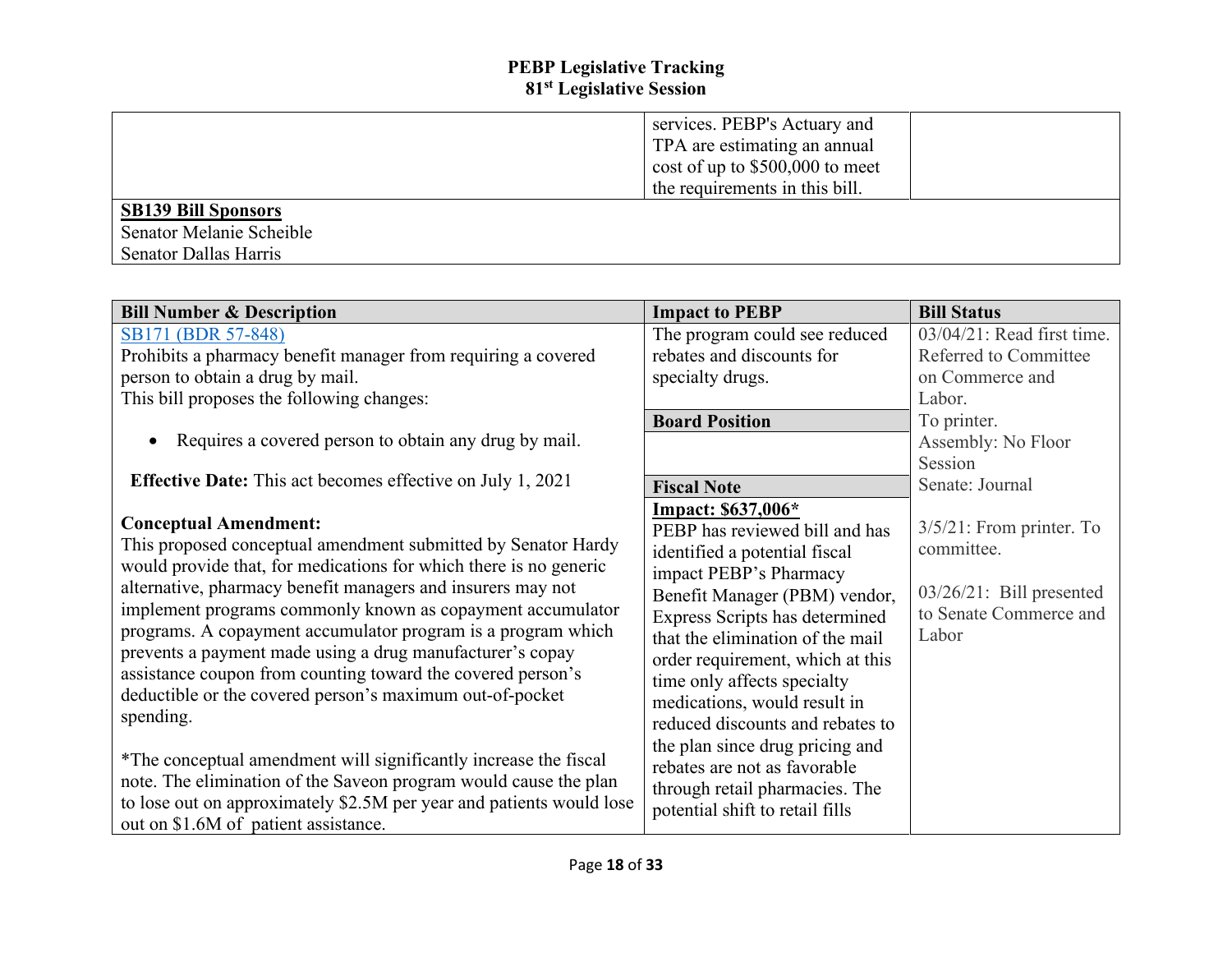|                             | modeled by ESI, estimates a      |  |
|-----------------------------|----------------------------------|--|
|                             | \$318,503 annual cost impact to  |  |
|                             | PEBP. As the effective date of   |  |
|                             | this bill is July 1, 2021, PEBP  |  |
|                             | will already have established    |  |
|                             | rates and employer subsides on   |  |
|                             | March 25, 2021. PEBP may be      |  |
|                             | underfunded by the estimate      |  |
|                             | \$318,503 the first year with no |  |
|                             | mechanism to offset the          |  |
|                             | additional unexpected costs.     |  |
| <b>SB171 Bill Sponsors</b>  |                                  |  |
| Senator Joseph Hardy        |                                  |  |
| Assemblywoman Melissa Hardy |                                  |  |

| <b>Bill Number &amp; Description</b>                                   | <b>Impact to PEBP</b>           | <b>Bill Status</b>            |
|------------------------------------------------------------------------|---------------------------------|-------------------------------|
| SB190 (BDR 54-3)                                                       | No impact as contraceptives are | $03/08/21$ : Read first time. |
| Provides for the dispensing of self-administered hormonal              | covered at 100% regardless of   | Referred to Committee         |
| contraceptives.                                                        | the prescriber.                 | on Commerce and               |
|                                                                        |                                 | Labor.                        |
| This bill proposes the following changes:                              | <b>Board Position</b>           | To printer.                   |
|                                                                        |                                 | Assembly: Not discussed       |
| Requires the Chief Medical Officer to issue a standing order           |                                 | Senate: Journal               |
| authorizing a pharmacist to dispense self-administered                 | <b>Fiscal Note</b>              |                               |
| hormonal contraceptives to any patient.                                | PEBP has reviewed the bill and  | $3/09/21$ : From printer. To  |
|                                                                        | determined there is not fiscal  | committee.                    |
| <b>Effective Date:</b> Upon passage and approval for the purposes of   | impact                          | Assembly: Not discussed       |
| adopting any regulations and performing any other preparatory          |                                 | Senate: Not discussed         |
| administrative tasks that are necessary to carry out the provisions of |                                 |                               |
| this act; and on January 1, 2022, for all other purposes.              |                                 | $03/24/21$ : Bill presented   |
|                                                                        |                                 | to Senate Commerce and        |
|                                                                        |                                 | Labor, heard, no action       |
|                                                                        |                                 |                               |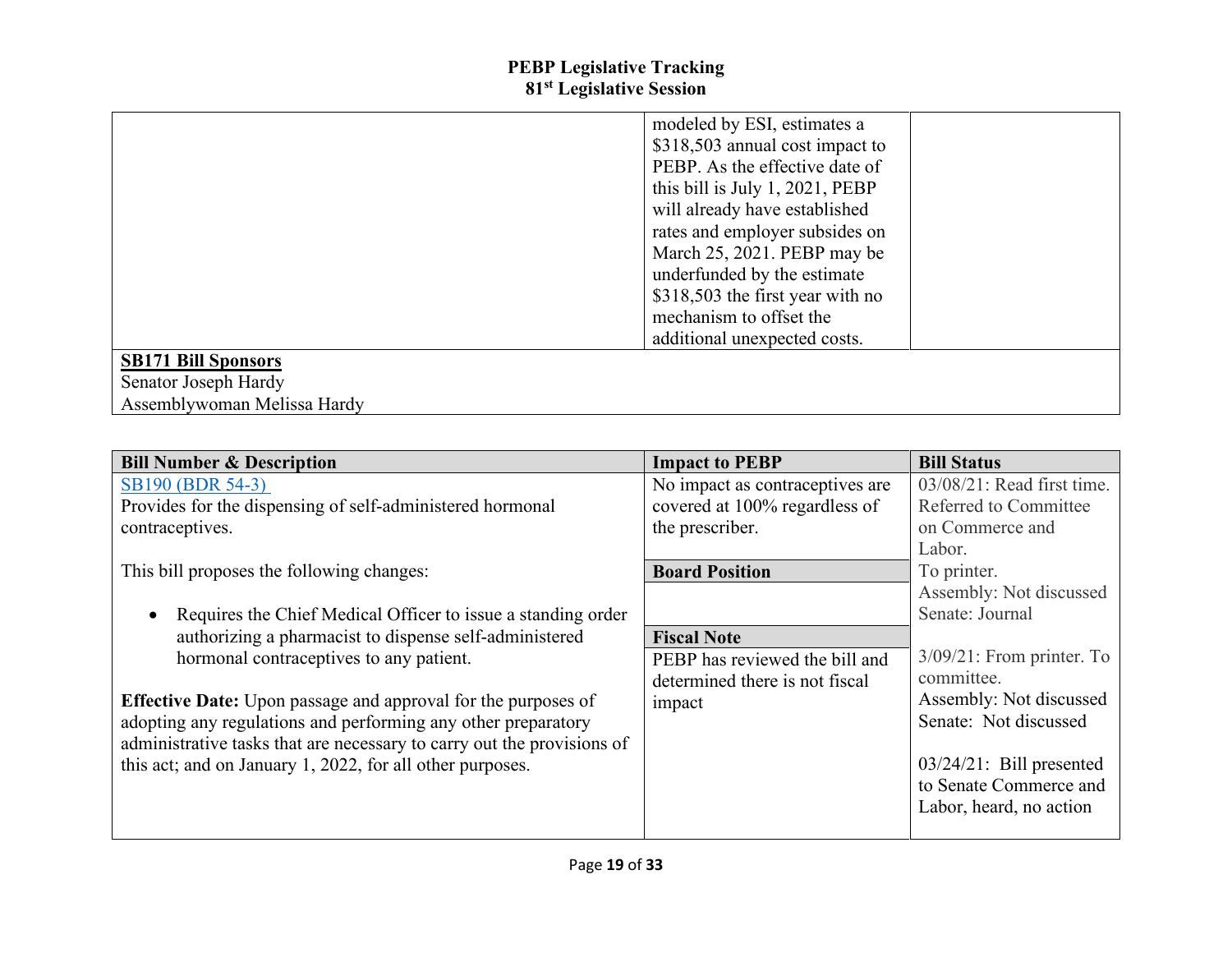|                                             | 04/02/21 Work Session |
|---------------------------------------------|-----------------------|
|                                             | Senate Commerce and   |
|                                             | Labor, do pass        |
| <b>SB190 Bill Sponsors</b>                  |                       |
| <b>Primary Sponsors</b>                     |                       |
| Senator Nicole Cannizzaro                   |                       |
| Senator Julia Ratti<br>$\bullet$            |                       |
| Senator Roberta Lange<br>$\bullet$          |                       |
| Senator Marilyn Dondero Loop<br>$\bullet$   |                       |
| Senator Melanie Scheible                    |                       |
| Assemblywoman Selena Torres                 |                       |
| Assemblywoman Rochelle Nguyen<br>$\bullet$  |                       |
| Assemblywoman Michelle Gorelow<br>$\bullet$ |                       |
| Assemblywoman Elaine Marzola                |                       |
| Assemblyman Edgar Flores                    |                       |
| Co-Sponsors                                 |                       |
| <b>Senator Chris Brooks</b><br>$\bullet$    |                       |
| <b>Senator Fabian Donate</b>                |                       |
| <b>Senator Dallas Harris</b>                |                       |
| Senator James Ohrenschall<br>$\bullet$      |                       |
| Assemblywoman Shannon Bilbray-Axelrod<br>٠  |                       |
| Assemblywoman Cecelia Gonzalez              |                       |

| <b>Bill Number &amp; Description</b>                            | <b>Impact to PEBP</b>      | <b>Bill Status</b>            |
|-----------------------------------------------------------------|----------------------------|-------------------------------|
| SB206 (BDR 57-556)                                              | None to PEBP, however this | $03/11/21$ : Read first time. |
| Revises provisions relating to insurance which provides for the | may benefit some Medicare  | Referred to Committee         |
| payment of not covered by Medicare.                             | <b>Exchange Members</b>    | on Commerce and Labor.        |
|                                                                 |                            | To printer.                   |
| This bill proposes the following changes:                       | <b>Board Position</b>      | Assembly: Not                 |
|                                                                 |                            | discussed                     |
|                                                                 |                            | Senate: Journal               |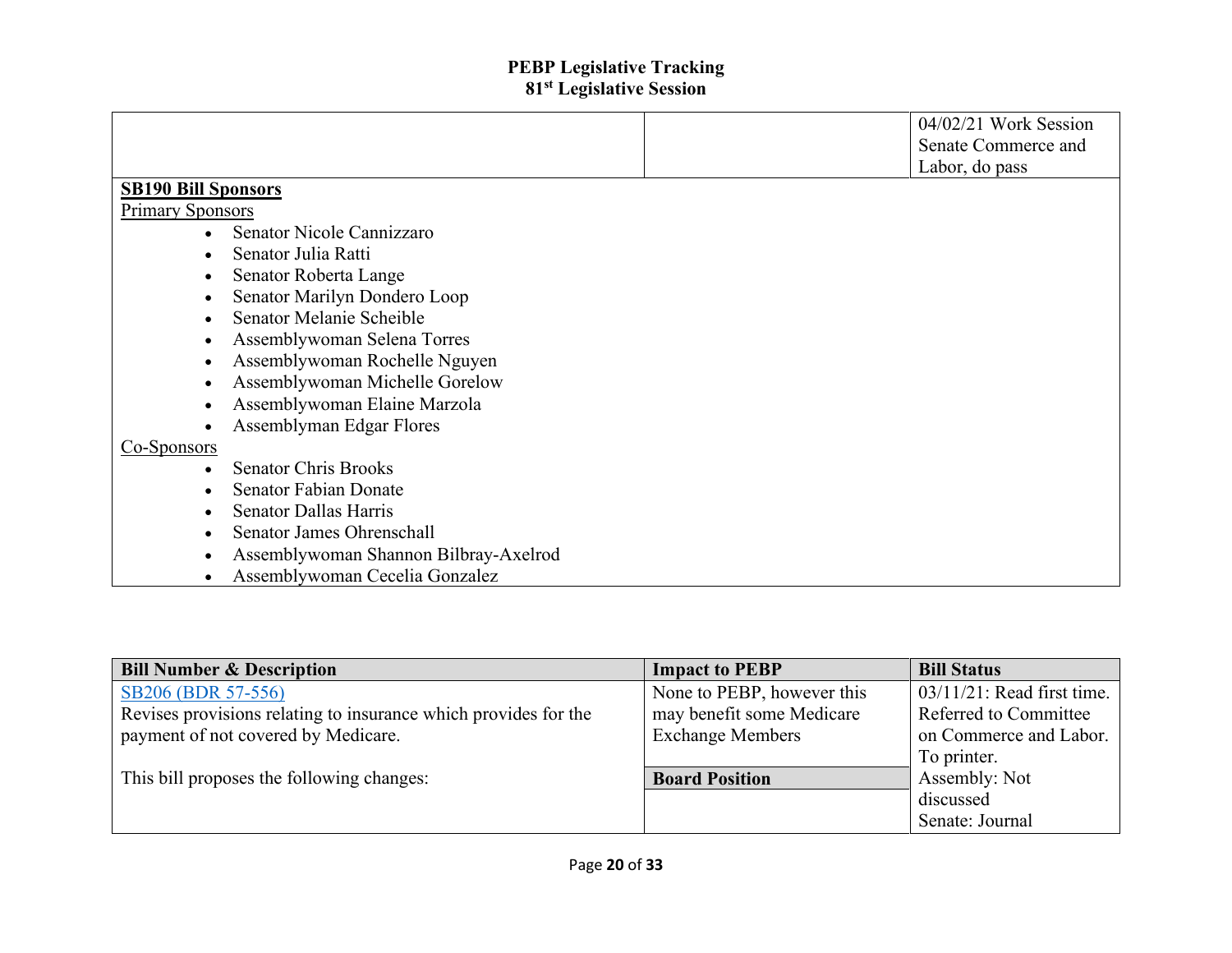| <b>Fiscal Note</b>             | $03/12/21$ : From printer. |
|--------------------------------|----------------------------|
| PEBP has reviewed the bill and | To Committee               |
| determined there is not fiscal | Assembly: Not discussed    |
| impact                         | Senate: No Floor Session   |
|                                |                            |
|                                |                            |
|                                |                            |
|                                |                            |
|                                |                            |
|                                |                            |
|                                |                            |
|                                |                            |
|                                |                            |
|                                |                            |
|                                |                            |
|                                |                            |
|                                |                            |
|                                |                            |
|                                |                            |
|                                |                            |
|                                |                            |
|                                |                            |
|                                |                            |
|                                |                            |
|                                |                            |
|                                |                            |
|                                |                            |
|                                |                            |
|                                |                            |
|                                |                            |
|                                |                            |
|                                |                            |
|                                |                            |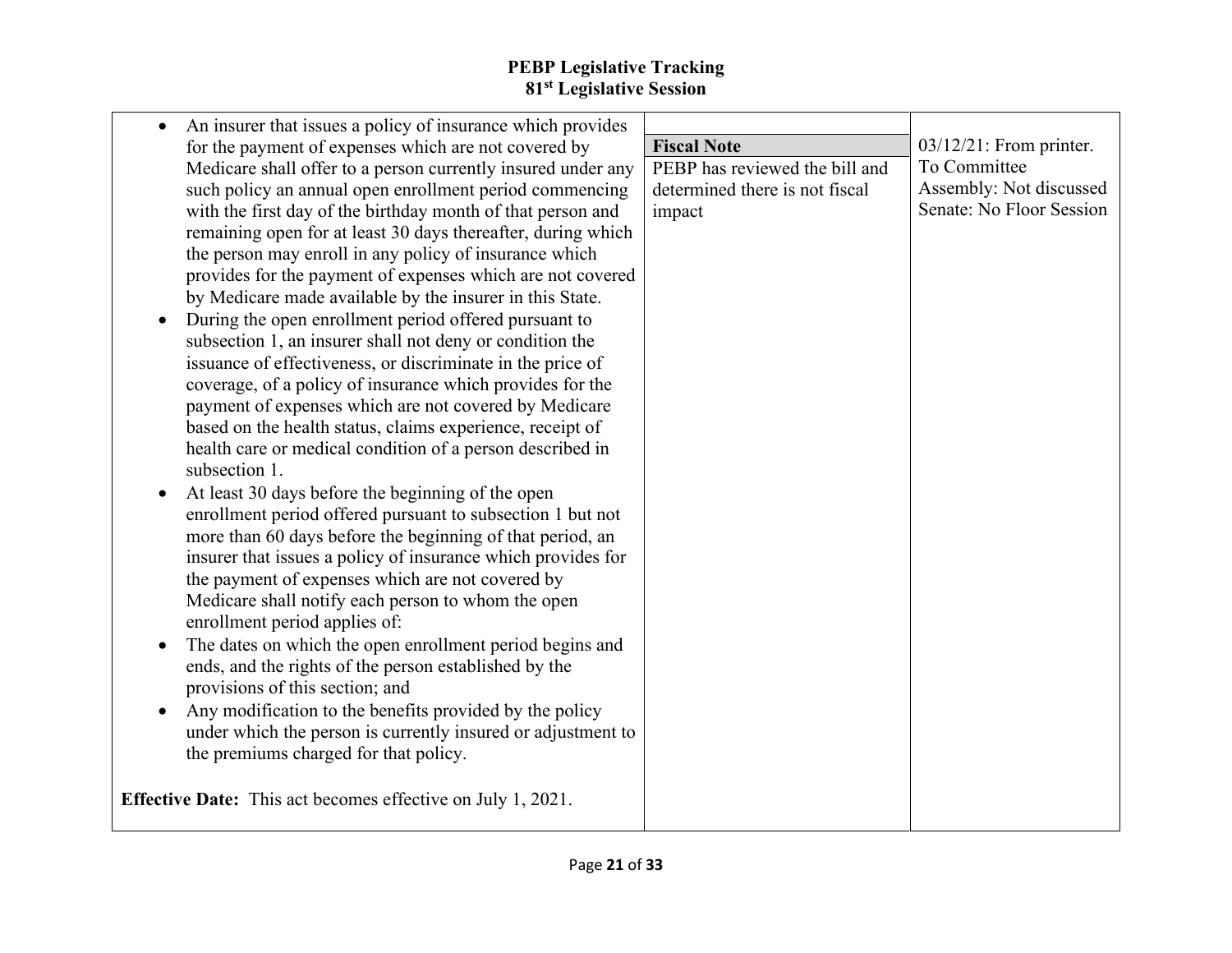# **SB206 Bill Sponsors**

#### Primary Sponsors

- Senator Keith Pickard
- Senator Joseph Hardy
- Senator James Settelmeyer
- Assemblywoman Melissa Hardy
- Assemblyman Jim Wheeler

#### Co-Sponsors

- Senator Pete Goicoechea
- Senator Scott Hammond
- Senator Ira Hansen
- Senator Ben Kieckhefer
- Senator Heidi Seevers Gansert

| <b>Bill Number &amp; Description</b>                                | <b>Impact to PEBP</b>          | <b>Bill Status</b>         |
|---------------------------------------------------------------------|--------------------------------|----------------------------|
| SB221 (BDR 23-629)                                                  | None                           | 03/11/2021: Read first     |
| Revises provisions relating to public employment.                   |                                | time. Referred to          |
| Requiring certain public employers to provide training to employees | <b>Board Position</b>          | Committee Affairs.         |
| regarding Public Employees' Retirement System.                      |                                | To printer.                |
|                                                                     |                                | Assembly: Not discussed    |
| This bill proposes the following changes:                           |                                | Senate: Journal            |
|                                                                     | <b>Fiscal Note</b>             |                            |
| Except as otherwise provided in subsection 2, each public           | PEBP has reviewed the bill and | $03/12/21$ : From printer. |
| employer participating in the System shall provide the              | determined there is not fiscal | To committee.              |
| training required by this section to each of its employees          | impact.                        | Assembly: Not discussed    |
| who is a member of the System before the completion of the          |                                | Senate: No Floor Session   |
| employee's first year of employment with the public                 |                                |                            |
| employer. The training:                                             |                                |                            |
| Must be structured to ensure that the employee obtains an           |                                |                            |
| understanding of the System and provides an explanation of:         |                                |                            |
| The retirement benefits that the employee is anticipated to         |                                |                            |
| receive from the System, including, without limitation, and         |                                |                            |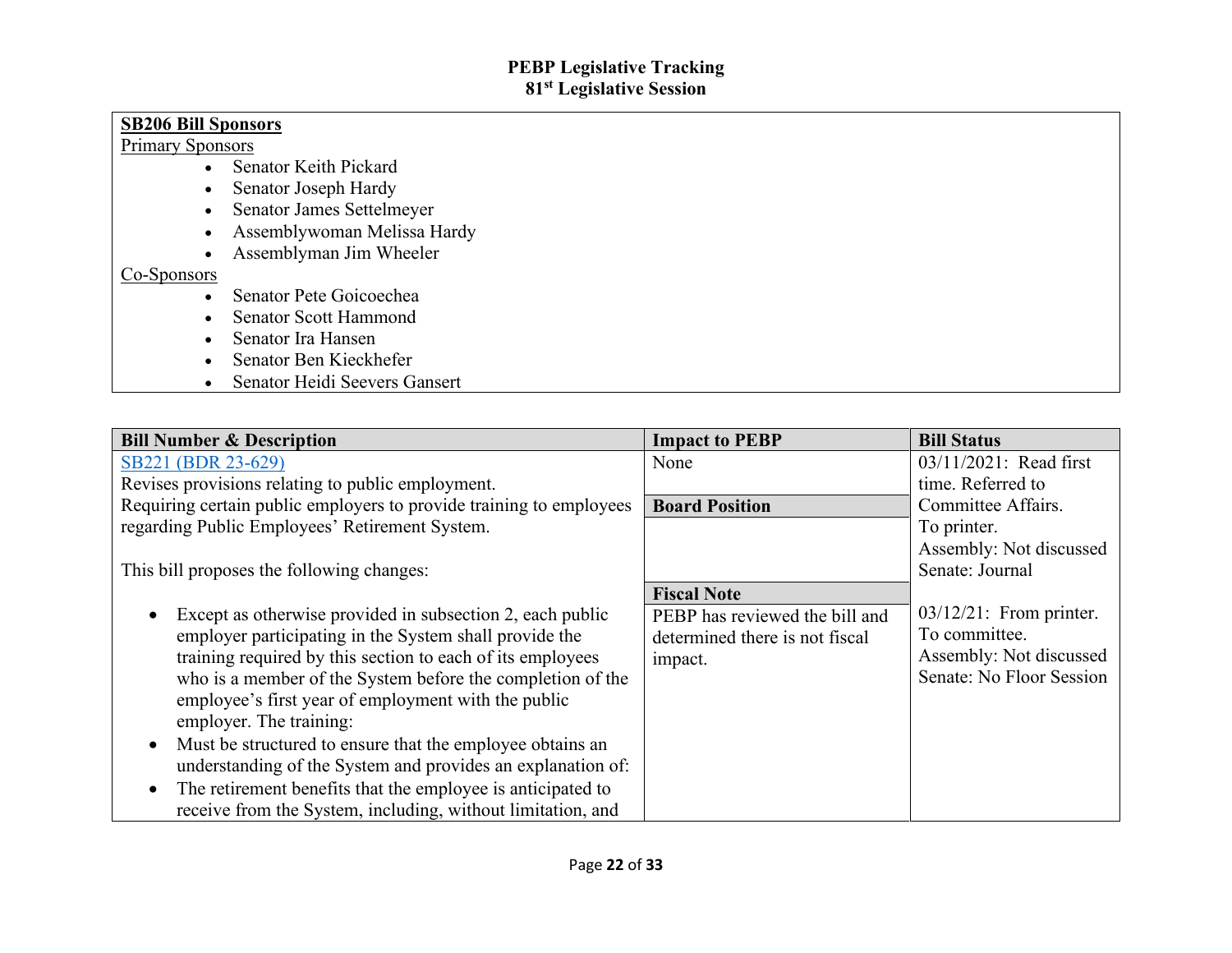| explanation of how to calculate the employee's projected<br>monthly service retirement allowance and any projected<br>increases in postretirement benefits.<br><b>Effective Date:</b> Upon passage and approval for the purpose of<br>performing any preparatory administrative tasks that are necessary<br>to carry out the provisions of this act; and on July 1, 2022, for all<br>other purposes. |  |
|------------------------------------------------------------------------------------------------------------------------------------------------------------------------------------------------------------------------------------------------------------------------------------------------------------------------------------------------------------------------------------------------------|--|
| <b>SB221 Bill Sponsors</b><br><b>Primary Sponsors</b><br><b>Senator Carrie Buck</b><br>Senator Joseph Hardy<br>Assemblywoman Jill Dickman<br>Assemblyman Philip P.K. O'Neil<br>Co-Sponsors<br>Senator Pete Goicoechea<br>Senator Ira Hansen<br>Senator Ben Kieckhefer<br><b>Senator Keith Pickard</b><br>Senator Heidi Seevers Gansert                                                               |  |

| <b>Bill Number &amp; Description</b>                                  | <b>Impact to PEBP</b>             | <b>Bill Status</b>            |
|-----------------------------------------------------------------------|-----------------------------------|-------------------------------|
| SB251 (BDR 40-478)                                                    | PEBP plans provide such           | $03/15/21$ : Read first time. |
| Revises provisions relating to genetic counseling and testing.        | coverage, however the noticing    | Referred to committee on      |
|                                                                       | requirement in this bill may lead | Health and Human              |
| This bill proposes the following changes:                             | to increased utilization.         | Services. To printer          |
|                                                                       |                                   | Assembly: Not discussed       |
| A primary care provider shall screen each adult woman to<br>$\bullet$ | <b>Board Position</b>             | Senate: Journal               |
| whom he or she provides care to determine whether the                 |                                   |                               |
| family history of the woman indicates an increased risk for a         |                                   | $03/16/21$ : From printer.    |
| harmful mutation in the BRCA gene.                                    | <b>Fiscal Note</b>                | To Committee.                 |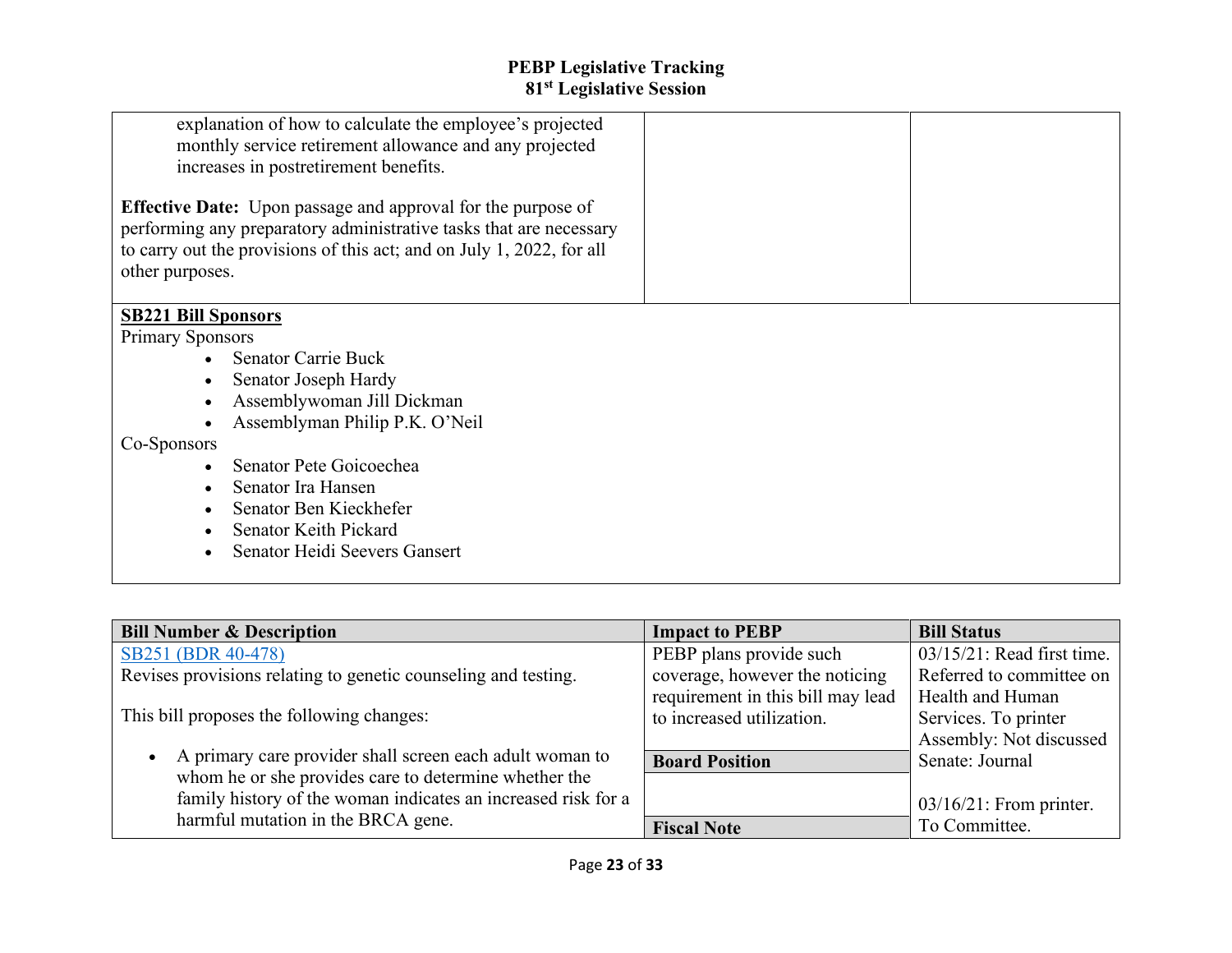| If such a screening indicates that a woman is at risk of a                | PEBP has reviewed the bill and | Assembly: Not discussed     |
|---------------------------------------------------------------------------|--------------------------------|-----------------------------|
| harmful mutation in the BRCA gene, the primary care                       | determined there is not fiscal | Senate: Not discussed       |
| provider must:                                                            | impact.                        |                             |
| Provide the woman with written notice of the need to discuss<br>$\bullet$ |                                | $03/18/21$ : Bill presented |
| genetic counseling and testing with the provider;                         |                                | to Senate Health and        |
| Administer a genetic test for harmful mutation in the BRCA<br>$\bullet$   |                                | Human Services, heard,      |
| gene to the woman or refer the woman for such testing.                    |                                | no action.                  |
|                                                                           |                                |                             |
| <b>Effective Date:</b> This act becomes effective on July 1, 2021.        |                                | $04/06/21$ : Work Session   |
|                                                                           |                                | Senate Health and           |
| <b>Conceptual Amendment:</b>                                              |                                | <b>Human Services</b>       |
| Senator Seevers Gansert proposes amendments to the bill as follows:       |                                |                             |
|                                                                           |                                |                             |
| Adds assessment requirements on providers Attempt to                      |                                |                             |
| Requires Medicaid, other public insurance plans, and private<br>$\bullet$ |                                |                             |
| insurance plans to cover screening, genetic counseling, and               |                                |                             |
| genetic testing under the specific conditions described above             |                                |                             |
| in item 1.                                                                |                                |                             |
|                                                                           |                                |                             |
| <b>SB251 Bill Sponsors</b>                                                |                                |                             |
| <b>Primary Sponsors</b><br>Senator Heidi Seevers Gansert                  |                                |                             |
|                                                                           |                                |                             |
| Co-Sponsors                                                               |                                |                             |
| <b>Senator Carrie Buck</b>                                                |                                |                             |
| Senator Nicole Cannizzaro                                                 |                                |                             |
| Senator Marilyn Dondero Loop                                              |                                |                             |
| <b>Senator Dallas Harris</b><br>$\bullet$                                 |                                |                             |
| Senator Roberta Lange                                                     |                                |                             |
| <b>Senator Dina Neal</b>                                                  |                                |                             |
| Senator Pat Spearman                                                      |                                |                             |
| Assemblywoman Jill Tolles                                                 |                                |                             |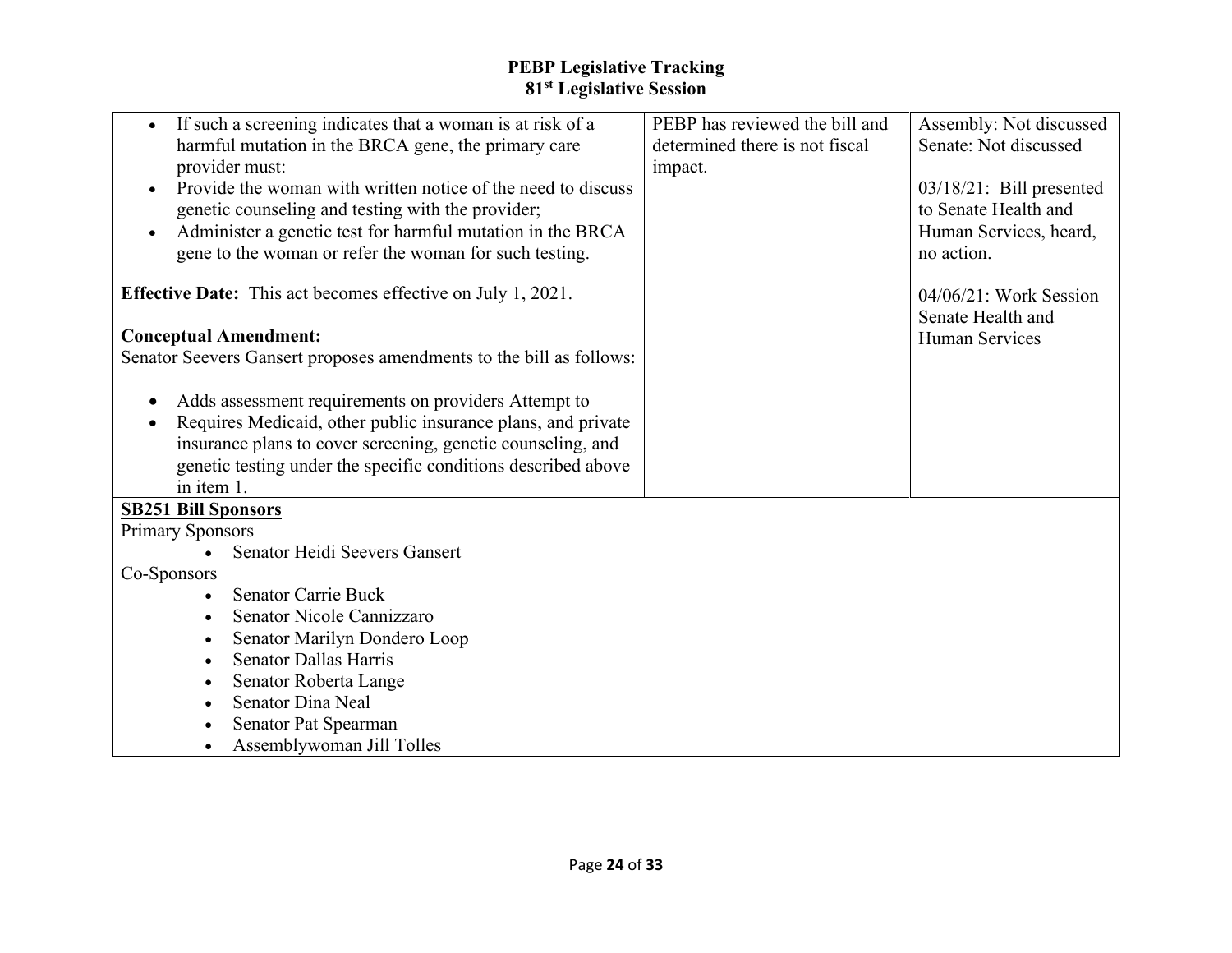| <b>Bill Number &amp; Description</b>                                                                                                                                                                                                                                                                                                                                                                                                                                                                                                    | <b>Impact to PEBP</b>           | <b>Bill Status</b>                                |
|-----------------------------------------------------------------------------------------------------------------------------------------------------------------------------------------------------------------------------------------------------------------------------------------------------------------------------------------------------------------------------------------------------------------------------------------------------------------------------------------------------------------------------------------|---------------------------------|---------------------------------------------------|
| SB269 (BDR 57-817)                                                                                                                                                                                                                                                                                                                                                                                                                                                                                                                      | Although PEBP is exempt in this | 03/17/21: Read first                              |
| Revises provisions relating to dental insurance.                                                                                                                                                                                                                                                                                                                                                                                                                                                                                        | bill, PEBP current overpayment  | time. Referred to                                 |
|                                                                                                                                                                                                                                                                                                                                                                                                                                                                                                                                         | process does already comply.    | Committee on                                      |
| This bill proposes the following changes:                                                                                                                                                                                                                                                                                                                                                                                                                                                                                               |                                 | Commerce and Labor.                               |
|                                                                                                                                                                                                                                                                                                                                                                                                                                                                                                                                         | <b>Board Position</b>           | To printer.                                       |
| Imposes requirements governing the recovery of<br>$\bullet$                                                                                                                                                                                                                                                                                                                                                                                                                                                                             |                                 | Assembly: Not discussed                           |
| overpayments under a plan that provides dental                                                                                                                                                                                                                                                                                                                                                                                                                                                                                          | <b>TBD</b>                      | Senate: Journal                                   |
| coverage;                                                                                                                                                                                                                                                                                                                                                                                                                                                                                                                               |                                 |                                                   |
| Prohibits a dental insurer or the administrator of a plan<br>$\bullet$                                                                                                                                                                                                                                                                                                                                                                                                                                                                  | <b>Fiscal Note</b>              | $03/18/21$ : From printer.                        |
| that provides dental coverage from denying a claim for                                                                                                                                                                                                                                                                                                                                                                                                                                                                                  | PEBP has reviewed the bill and  | To committee.                                     |
| which prior authorization has been granted except in                                                                                                                                                                                                                                                                                                                                                                                                                                                                                    | determined there is not fiscal  | Assembly: Not discussed                           |
| certain circumstances;                                                                                                                                                                                                                                                                                                                                                                                                                                                                                                                  | impact.                         | Senate: Not discussed                             |
| <b>Effective Date:</b> This act becomes effective on July 1, 2021.                                                                                                                                                                                                                                                                                                                                                                                                                                                                      |                                 | $04/02/21$ : Work Session,<br>Senate Commerce and |
| <b>Conceptual Amendment:</b>                                                                                                                                                                                                                                                                                                                                                                                                                                                                                                            |                                 | Labor                                             |
| A dental insurer or an administrator who recovers overpayments<br>under an insurance plan that includes dental coverage may not:<br>Reduce an insured's benefit payment amount as a result of<br>$\bullet$<br>an error relating to any other insured's benefits or<br>transaction by the health insurer or their contracted vendor.<br>Deduct the amount of an overpayment of a claim from a<br>$\bullet$<br>payment or reimbursement for a service received by a<br>patient other than the patient who received the actual<br>service. |                                 |                                                   |
| <b>SB269 Bill Sponsors</b>                                                                                                                                                                                                                                                                                                                                                                                                                                                                                                              |                                 |                                                   |
| Primary Sponsor                                                                                                                                                                                                                                                                                                                                                                                                                                                                                                                         |                                 |                                                   |
| Senator Ben Kieckhefer<br>$\bullet$                                                                                                                                                                                                                                                                                                                                                                                                                                                                                                     |                                 |                                                   |
| Co-Sponsor                                                                                                                                                                                                                                                                                                                                                                                                                                                                                                                              |                                 |                                                   |
| Senator Heidi Seevers Gansert<br>$\bullet$                                                                                                                                                                                                                                                                                                                                                                                                                                                                                              |                                 |                                                   |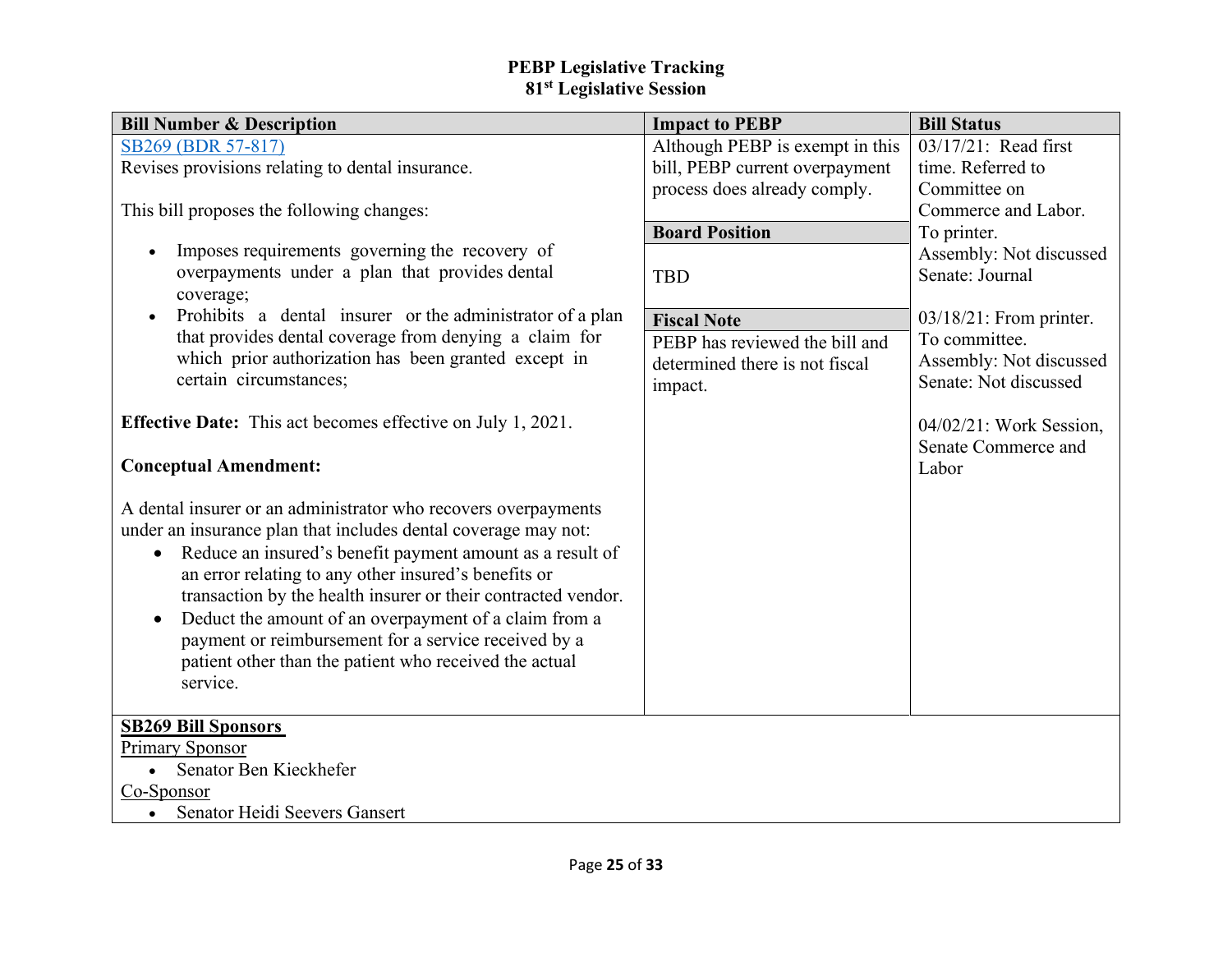| <b>Bill Number &amp; Description</b>                                  | <b>Impact to PEBP</b>                | <b>Bill Status</b>          |
|-----------------------------------------------------------------------|--------------------------------------|-----------------------------|
| SB290 (BDR 57-973)                                                    | Removes the step therapy             | 03/22/21: Read first        |
| Enacts provisions relating to prescription drugs for the treatment of | requirement which could lead to      | time. Referred to           |
| cancer.                                                               | increased utilization of more        | Committee on                |
|                                                                       | costly drugs.                        | Commerce and Labor.         |
| This bill proposes the following changes:                             |                                      | To printer.                 |
| An insurer that offers or issues a policy of health insurance         | <b>Board Position</b>                | Assembly: Not discussed     |
| which provides coverage of a prescription drug for the                |                                      | Senate: Journal             |
| treatment of cancer or any symptom of cancer that is part of          |                                      |                             |
| a step therapy protocol shall allow an insured who has been           | <b>Fiscal Note</b>                   | $03/23/21$ : From printer.  |
| diagnosed with stage 3 or 4 cancer or the attending                   | <b>Impact: \$1,426,000</b>           | To committee                |
| practitioner of the insured to apply for an exemption from            | PEBP has reviewed this bill and      | Assembly: Not discussed     |
| the step therapy protocol.                                            | believes there is a fiscal impact.   | Senate: Not discussed       |
|                                                                       | Because it is not possible for       |                             |
| <b>Effective Date:</b> This act becomes effective on October 1, 2021. | PEBP to determine how many           | $04/01/21$ : Bill presented |
|                                                                       | PEBP members are currently in        | to Senate Commerce and      |
|                                                                       | stage 3/4, or how many will be       | Labor.                      |
|                                                                       | in the future, there is no           |                             |
|                                                                       | mechanism to calculate the true      |                             |
|                                                                       | fiscal impact, however, PEBP's       |                             |
|                                                                       | Pharmacy Benefit Manager was         |                             |
|                                                                       | able to use existing data on the     |                             |
|                                                                       | approval rate and utilization of     |                             |
|                                                                       | cancer drugs to approximate an       |                             |
|                                                                       | annual fiscal impact of \$713K       |                             |
|                                                                       | per plan year. PEBP currently        |                             |
|                                                                       | uses step therapy rules to ensure    |                             |
|                                                                       | less costly drugs are utilized first |                             |
|                                                                       | before member move to                |                             |
|                                                                       | expensive alternatives. This         |                             |
|                                                                       | assures that costs to the plan are   |                             |
|                                                                       | managed, while continuing to         |                             |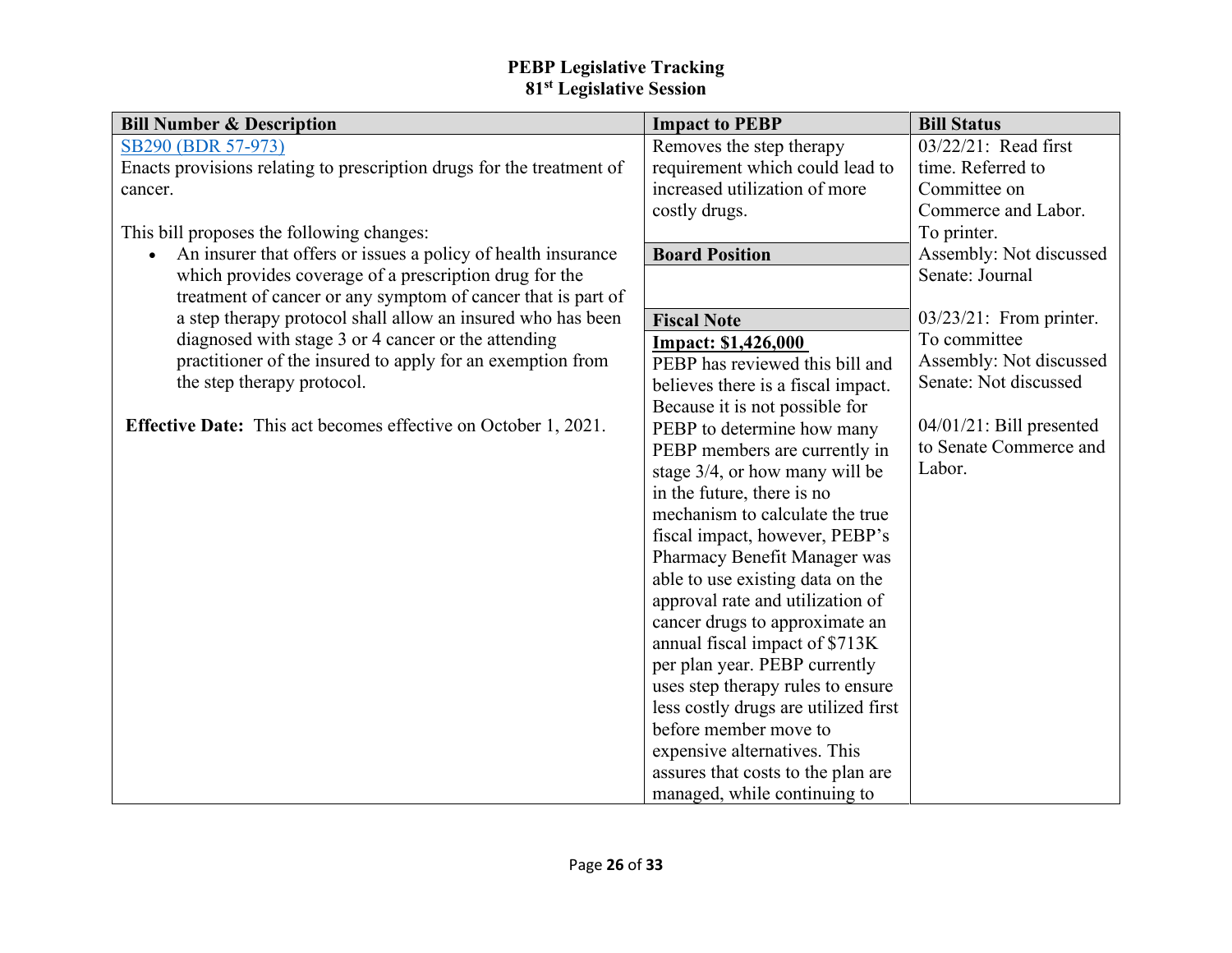|                            | make the drugs available to |  |
|----------------------------|-----------------------------|--|
|                            | patients.                   |  |
| <b>SB290 Bill Sponsors</b> |                             |  |
| Senator Roberta Lange      |                             |  |

| <b>Bill Number &amp; Description</b>                                | <b>Impact to PEBP</b>          | <b>Bill Status</b>          |
|---------------------------------------------------------------------|--------------------------------|-----------------------------|
| SB305 (BDR 40-40)                                                   | None.                          | $03/22/21$ : Read first     |
| Makes various changes to relating to access to organ transplant for |                                | time. Referred to           |
| persons with disabilities.                                          | <b>Board Position</b>          | Committee on Health and     |
|                                                                     |                                | Human Services. To          |
| This bill proposes the following changes:                           |                                | printer.                    |
|                                                                     | <b>Fiscal Note</b>             | Assembly: Not discussed     |
| A managed care organization that offers or issued a health          | PEBP has reviewed the bill and | Senate: Journal             |
| care plan that includes coverage for anatomical gifts, organ        | determined there is not fiscal |                             |
| transplants or treatments or services related to an organ           | impact.                        | $03/24/21$ : From printer.  |
| transplant shall not:                                               |                                | To Committee                |
| Deny, limit or seek reimbursement from an insured for care          |                                | Assembly: Not discussed     |
| related to an organ transplant because the insured is a person      |                                | Senate: Not discussed       |
| with a disability;                                                  |                                |                             |
| Deny a person with a disability eligibility or continued            |                                | $03/30/21$ : Bill presented |
| eligibility to enroll or renew coverage to avoid providing          |                                | to Senate Health and        |
| coverage in accordance with this section.                           |                                | Human Services.             |
| A provider of medical or related services shall not, solely         |                                |                             |
| based on a person's disability:                                     |                                |                             |
| Determine that the person is ineligible to receive an               |                                |                             |
| anatomical gift;                                                    |                                |                             |
| Refuse to perform any medical service or other service<br>$\bullet$ |                                |                             |
| related to an organ transplant, including, without limitation:      |                                |                             |
| Referral to an organ transplant center;<br>$\bullet$                |                                |                             |
| Diagnostic tests;                                                   |                                |                             |
| Evaluation of eligibility for an organ transplant;                  |                                |                             |
| Surgery; and                                                        |                                |                             |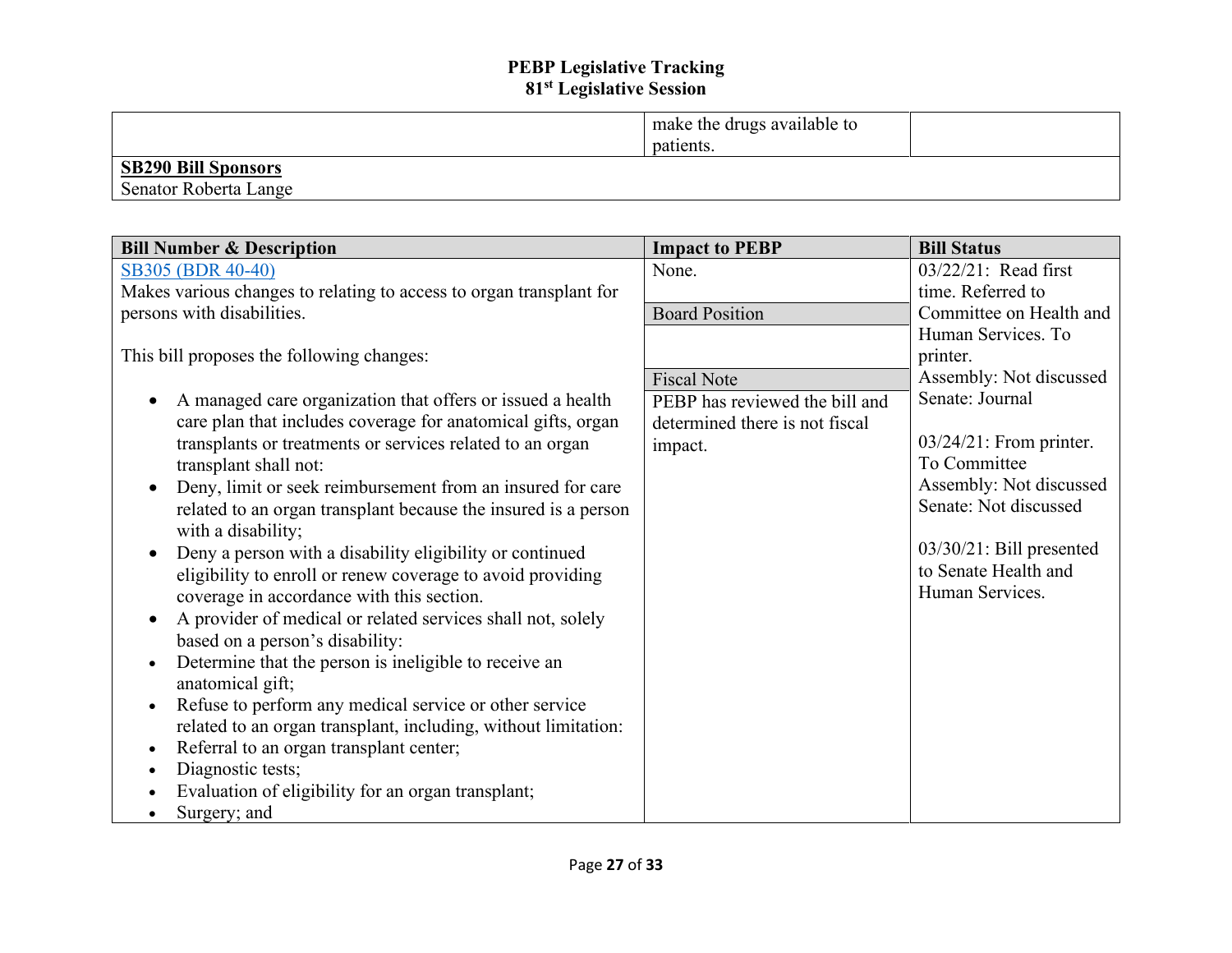| Other services required for the care of a transplant patient.      |  |
|--------------------------------------------------------------------|--|
| <b>Effective Date:</b> This act becomes effective on July 1, 2021. |  |
| <b>SB305 Bill Sponsors</b><br><b>Senator Scott Hammond</b>         |  |

| <b>Bill Number &amp; Description</b>                                    | <b>Impact to PEBP</b>              | <b>Bill Status</b>         |
|-------------------------------------------------------------------------|------------------------------------|----------------------------|
| SB321 (BDR 34-905)                                                      | PEBP will need to make             | 03/22/21: Read first       |
| Creates the Nevada System of Community College.                         | significant changes within the     | time. Referred to          |
|                                                                         | <b>Eligibility and Enrollment</b>  | Committee on Education.    |
| This bill proposes the following changes:                               | System.                            | To printer.                |
| The State Board of Community College shall establish for                |                                    | Assembly: Not discussed    |
| the student governments within the Nevada System of                     | <b>Board Position</b>              | Senate: Journal            |
| Community College requirements equivalent to those of this              |                                    |                            |
| chapter and shall provide for their enforcement.                        |                                    | $03/24/21$ : From printer. |
| As used in this chapter, unless the context otherwise                   | <b>Fiscal Note</b>                 | To Committee.              |
| requires, the words and terms defined in sections 3 to 6,               | <b>Impact: Approximately</b>       | Assembly: No Floor         |
| inclusive, of this act have the meaning ascribed to them in             | \$235,000                          | Session                    |
| those sections.                                                         | PEBP has reviewed this bill and    | Senate: No Floor Session   |
|                                                                         | believes there is a fiscal impact. |                            |
| <b>Effective Date:</b> Upon passage and approval for the purposes of    | As s participating PEBP            |                            |
| adopting regulations and performing any other preparatory               | employer, PEBP has established     |                            |
| administrative tasks necessary to carry out the provisions of this act; | enrollment and payroll             |                            |
| and on July 1, 2022, for all other purposes.                            | integrations with NSHE through     |                            |
|                                                                         | its enrollment and eligibility     |                            |
|                                                                         | system vendor. Assuming the        |                            |
|                                                                         | <b>Community College System</b>    |                            |
|                                                                         | would operate under separate       |                            |
|                                                                         | payroll, Human Resources, and      |                            |
|                                                                         | fiscal systems, this would         |                            |
|                                                                         | require PEBP to establish the      |                            |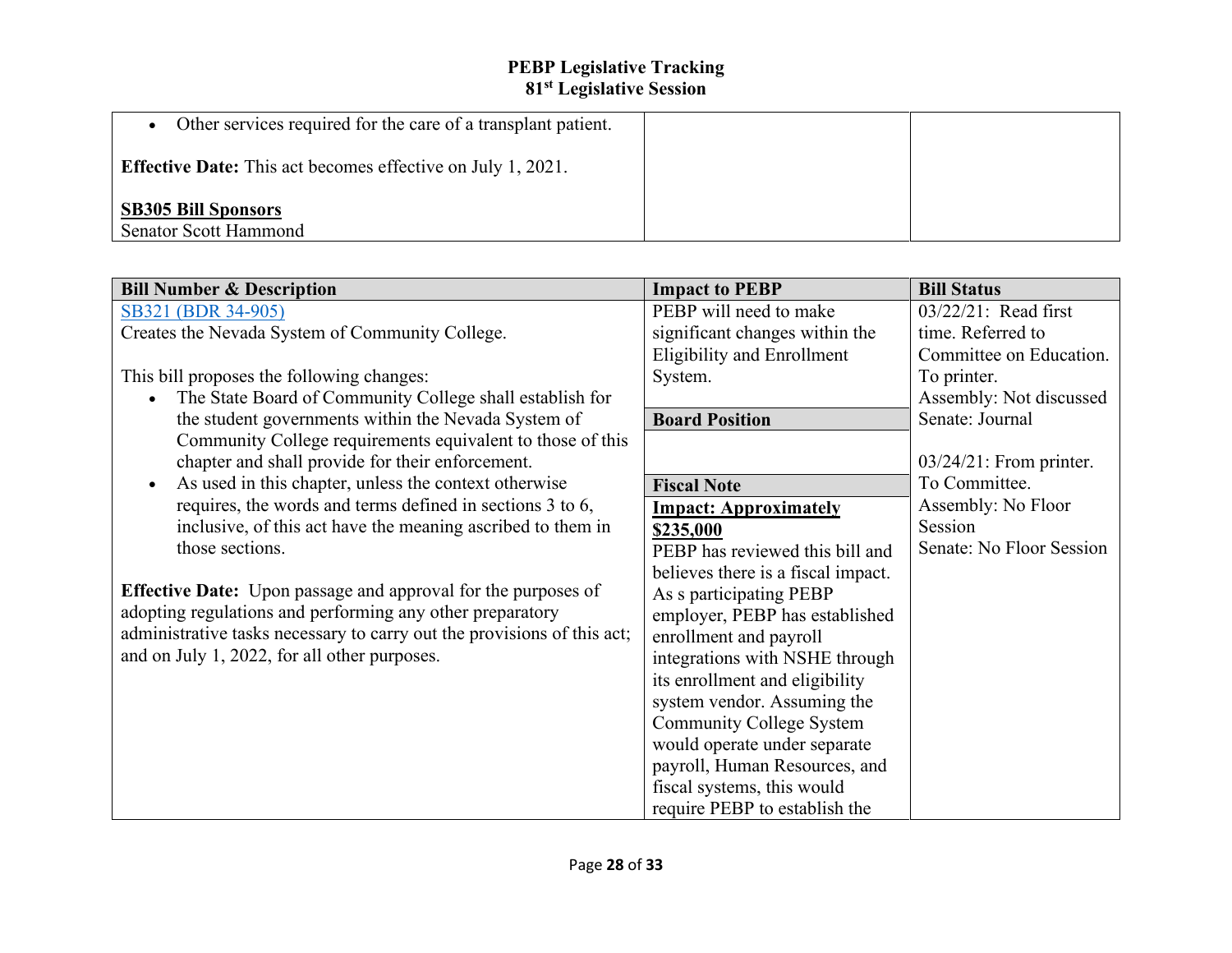|                              | community college system as a      |  |
|------------------------------|------------------------------------|--|
|                              | separate employer and require      |  |
|                              | system integrations withing the    |  |
|                              | PEBP Enrollment and Eligibility    |  |
|                              | System. This change request,       |  |
|                              | including data conversion,         |  |
|                              | outbound file development and      |  |
|                              | testing, and payroll integrations. |  |
| <b>SB321 Bill Sponsors</b>   |                                    |  |
| Senator James Settelmeyer    |                                    |  |
| <b>Senator Scott Hammond</b> |                                    |  |
| Senator Ira Hansen           |                                    |  |

| <b>Bill Number &amp; Description</b>                                                                                                                                                                                                                                                                                                                                                                           | <b>Impact to PEBP</b>                                                                                                                                                                                                                               | <b>Bill Status</b>                                                                                                                                                                                                                                  |
|----------------------------------------------------------------------------------------------------------------------------------------------------------------------------------------------------------------------------------------------------------------------------------------------------------------------------------------------------------------------------------------------------------------|-----------------------------------------------------------------------------------------------------------------------------------------------------------------------------------------------------------------------------------------------------|-----------------------------------------------------------------------------------------------------------------------------------------------------------------------------------------------------------------------------------------------------|
| SB325 (BDR 54-632)<br>Establishes provisions relating to preventing the acquisition<br>of human immunodeficiency virus.<br>This bill proposes the following changes:<br>• The State Board of Pharmacy shall adopt regulations<br>requiring a pharmacist who takes the actions<br>authorized by this section to be covered by adequate<br>liability insurance, as determined by the State Board<br>of Pharmacy. | PEBP does not anticipate an<br>impact to the plan. PrEP<br>drugs are considered<br>preventive under the ACA.<br>Additionally, associated lab<br>costs would not change<br>whether ordered by a<br>physician or pharmacist.<br><b>Board Position</b> | 03/22/2021: Read first time.<br>Referred to Committee on Health<br>and Human Services. To printer.<br>Assembly: Not discussed<br>Senate: Journal<br>$03/24/21$ : From printer. To<br>committee.<br>Assembly: Not discussed<br>Senate: Not discussed |
| Allows a Pharmacist to dispense of drugs for<br>preventing the acquisition of human<br>immunodeficiency virus and order/conduct<br>laboratory tests necessary for therapy that uses such<br>drugs pursuant to the standing order issued pursuant<br>to section 10 of this act.                                                                                                                                 | <b>Fiscal Note</b><br>PEBP has reviewed the bill<br>and determined there is not<br>fiscal impact.                                                                                                                                                   |                                                                                                                                                                                                                                                     |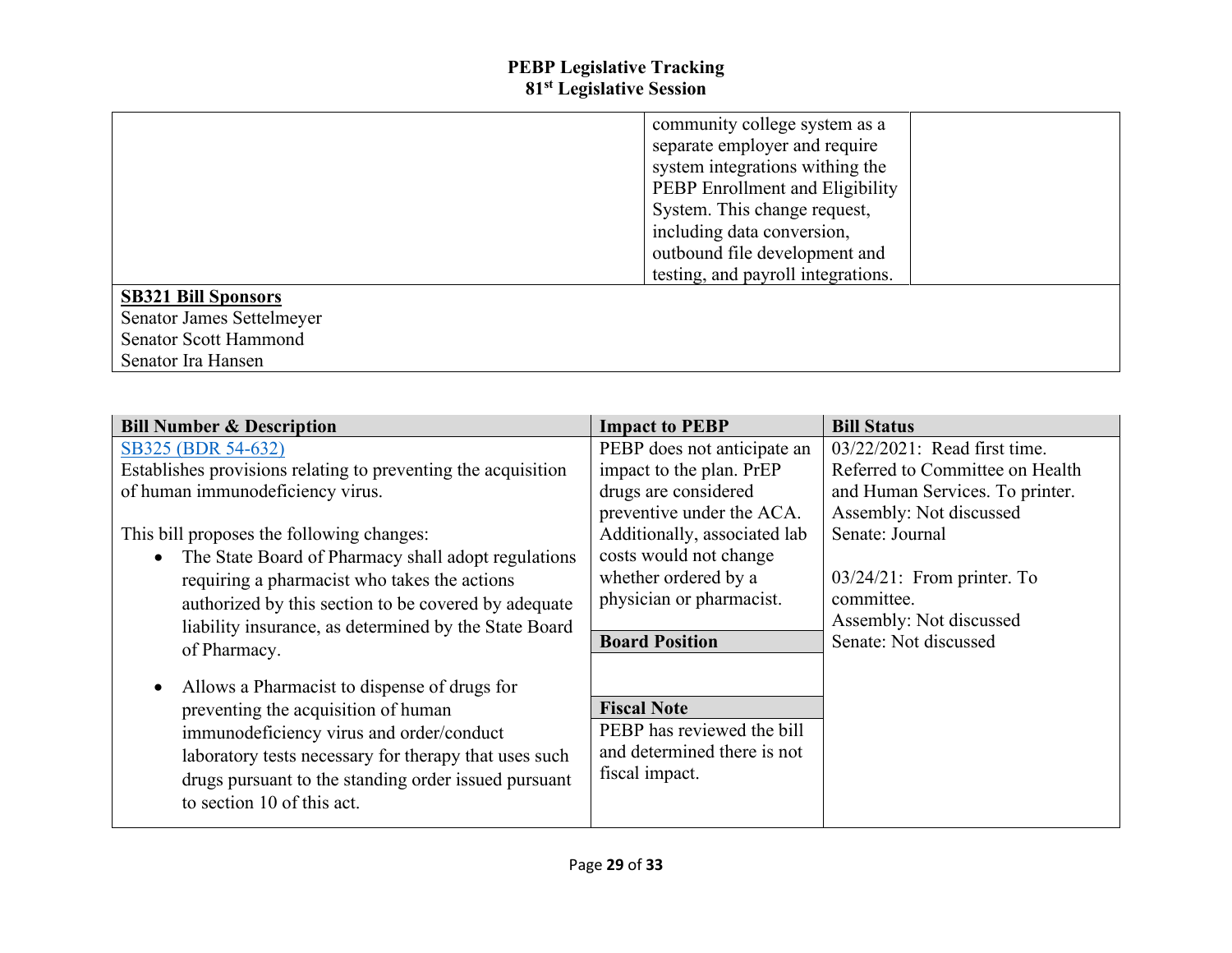| <b>Effective Date:</b> This act becomes effective on July 1, 2021. |  |
|--------------------------------------------------------------------|--|
| <b>SB325 Bill Sponsors</b><br>Senator James Settelmeyer            |  |

| <b>Bill Number &amp; Description</b>                              | <b>Impact to PEBP</b>       | <b>Bill Status</b>              |
|-------------------------------------------------------------------|-----------------------------|---------------------------------|
| SB360 (BDR 23-1011)                                               | Will impact the two         | 03/26/2021: Read first time.    |
| Revises appointment to the Public Employees' Benefits             | classified employee         | Referred to Committee on        |
| Program and Public Employees' Retirement System Boards.           | positions on the PEBP       | Government Affairs. To printer. |
|                                                                   | Board currently occupied by | Assembly: Not discussed         |
| This bill proposes the following changes:                         | Tim Lindley and April       | Senate: Journal                 |
|                                                                   | Caughron.                   |                                 |
| Adds appointment requirements for the two Board                   |                             | $03/29/21$ : From printer. To   |
| members who are employees in the classified service               | <b>Board Position</b>       | committee.                      |
| of the State to be appointed by the Governor from a               |                             | Assembly: Not discussed         |
| list of nominations made up of 10 classified state                |                             | Senate: Not discussed           |
| employees submitted by the labor organization                     | <b>Fiscal Note</b>          |                                 |
| representing the largest number of classified state               | No Fiscal Impact            |                                 |
| employees participating in the Public Employees'                  |                             |                                 |
| Benefits Program.                                                 |                             |                                 |
| <b>Effective Date:</b> This act becomes effective on July 1, 2021 |                             |                                 |
| <b>SB360 Bill Sponsors</b>                                        |                             |                                 |
| Senate Committee on Government Affairs                            |                             |                                 |

| <b>Bill Number &amp; Description</b>                                                                                     | <b>Impact to PEBP</b>       | <b>Bill Status</b>                   |
|--------------------------------------------------------------------------------------------------------------------------|-----------------------------|--------------------------------------|
| $\overline{SB373}$ (BDR 23-675)                                                                                          | PEBP has identified several | $\vert$ 03/26/2021: Read first time. |
| Provides for collective bargaining by certain state employees.   impacts, including increased   Referred to Committee on |                             |                                      |
|                                                                                                                          | vendor fees, increased      | Government Affairs. To printer.      |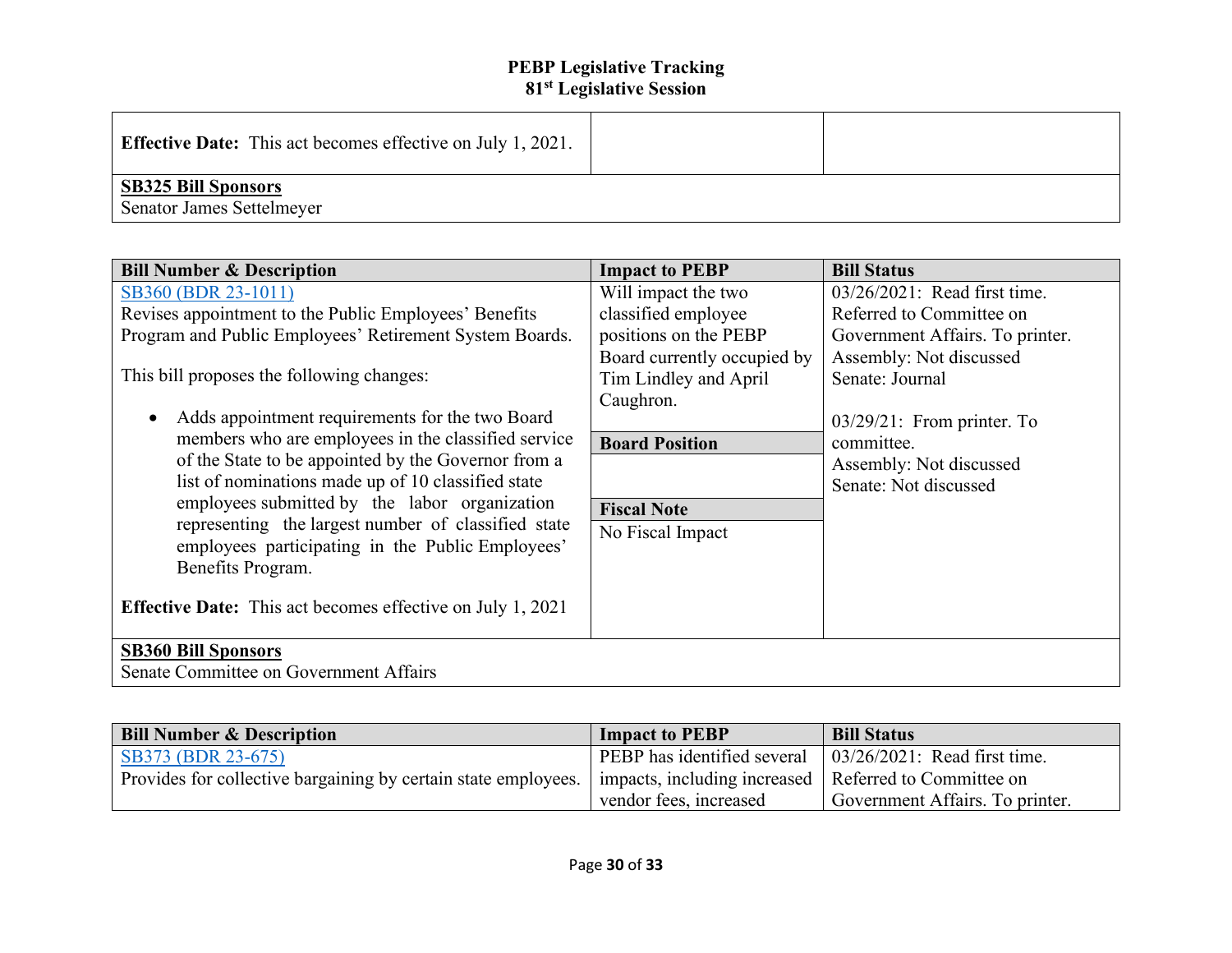| This bill proposes the following changes:                                                                                                                                                                            | staffing needs and potential                                                 | Assembly: Not discussed                                                |
|----------------------------------------------------------------------------------------------------------------------------------------------------------------------------------------------------------------------|------------------------------------------------------------------------------|------------------------------------------------------------------------|
| Section 32, Collective bargaining entails a mutual<br>$\bullet$                                                                                                                                                      | conflicts with NRS 287.043.                                                  | Senate: Journal                                                        |
| obligation between a state professional employer and<br>an exclusive representative to meet at reasonable<br>times and to bargain in good faith with respect to:<br>subsection (g) insurance and healthcare benefits | <b>Board Position</b>                                                        | $03/29/21$ : From printer. To<br>committee.<br>Assembly: Not discussed |
| provided by the state professional employer.<br><b>Effective Date:</b> This act becomes effective on July 1, 2021                                                                                                    | <b>Fiscal Note</b><br>PEBP is in the process of<br>developing a fiscal note. | Senate: Not discussed                                                  |
| <b>SB373 Bill Sponsors</b><br>Senate Committee on Government Affairs                                                                                                                                                 |                                                                              |                                                                        |

| <b>Bill Number &amp; Description</b>                            | <b>Impact to PEBP</b>      | <b>Bill Status</b>              |
|-----------------------------------------------------------------|----------------------------|---------------------------------|
| SB378 (BDR 57-442)                                              | This would require PEBP to | 03/26/2021: Read first time.    |
| Imposes certain requirements relating to insurance coverage     | revamp plan design         | Referred to Committee on Health |
| of prescription drugs.                                          | completely. Additionally,  | and Human Services. To printer. |
| Requiring certain insurers that provide coverage for            | there would be significant | Assembly: Not discussed         |
| prescription drugs to include in half of the plans that provide | increased costs associated | Senate: Journal                 |
| such coverage certain limitation on costs to an insured for     | with specialty medication  |                                 |
| prescription drugs.                                             | spend.                     | $03/29/21$ : From printer. To   |
|                                                                 |                            | committee.                      |
| This bill proposes the following changes:                       | <b>Board Position</b>      | Assembly: Not discussed         |
| At least half of the policies of insurance offered by an        |                            | Senate: Not discussed           |
| insurer for sale in this State that provide coverage for        |                            |                                 |
| prescription drugs;                                             | <b>Fiscal Note</b>         |                                 |
| Must not require the insured to pay a deductible for            | PEBP is in the process of  |                                 |
| coverage of prescription drugs, beginning on the day            | developing a fiscal note.  |                                 |
| on which the insured is first enrolled in the policy;           |                            |                                 |
| Must establish a copayment for each prescription                |                            |                                 |
| drug covered by the policy in a fixed dollar amount             |                            |                                 |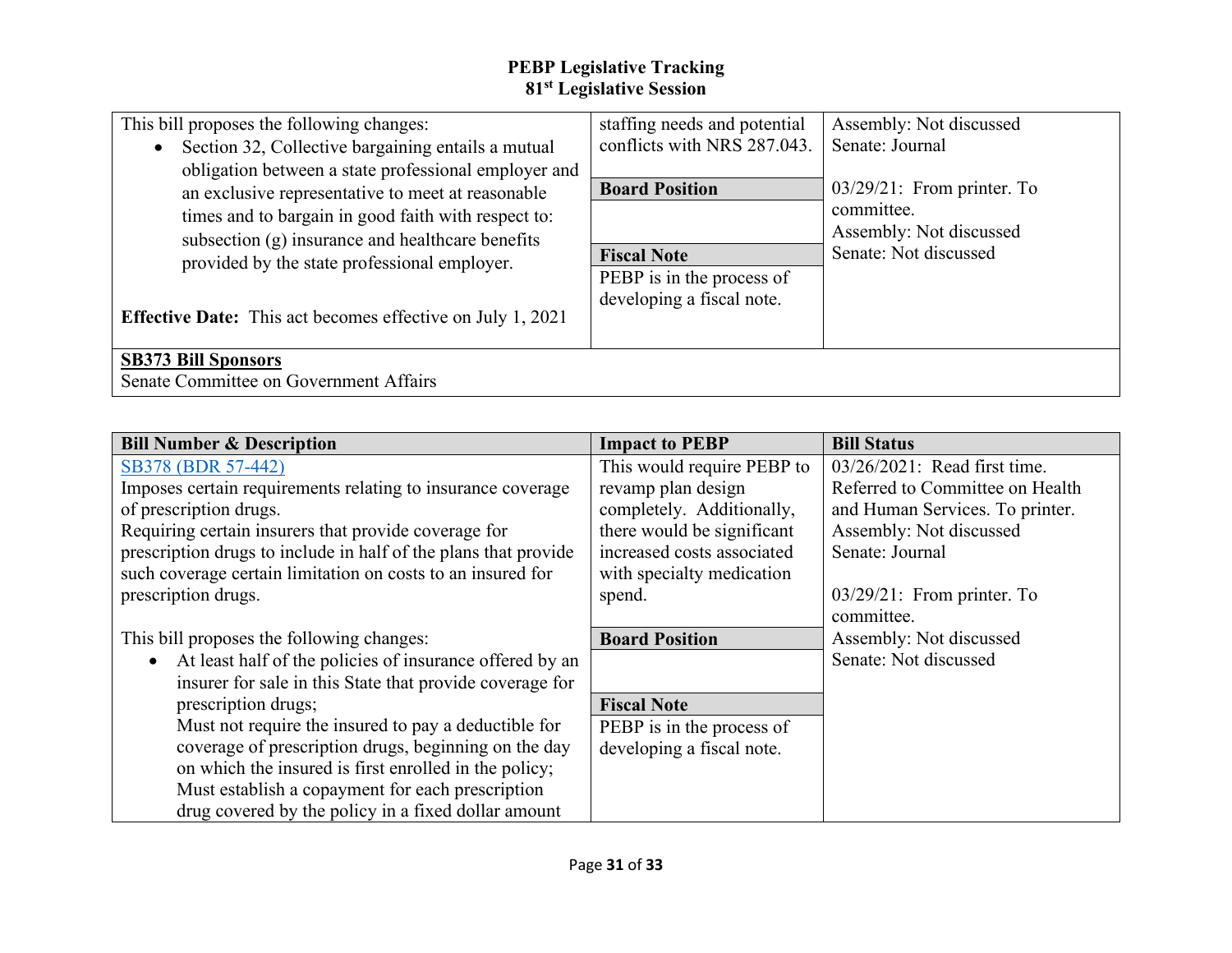| that is not based on a percentage of the total cost of<br>the prescription drug;<br>Must limit the total amount of the copayments that an<br>insured pays for prescription drugs in a year to not<br>more than one twelfth of the maximum total amount<br>that the insured may be required to pay for services<br>covered under the policy during that year.<br>At least half of the policies of group health insurance<br>offered by and insurer for sale in this State that<br>provide coverage for prescription drugs:<br><b>Effective Date:</b> This act becomes effective on July 1, 2021 |  |
|------------------------------------------------------------------------------------------------------------------------------------------------------------------------------------------------------------------------------------------------------------------------------------------------------------------------------------------------------------------------------------------------------------------------------------------------------------------------------------------------------------------------------------------------------------------------------------------------|--|
| <b>SB378 Bill Sponsors</b>                                                                                                                                                                                                                                                                                                                                                                                                                                                                                                                                                                     |  |
| Senate Committee on Health and Human Services                                                                                                                                                                                                                                                                                                                                                                                                                                                                                                                                                  |  |

| <b>Bill Number &amp; Description</b>                            | <b>Impact to PEBP</b>     | <b>Bill Status</b>                    |
|-----------------------------------------------------------------|---------------------------|---------------------------------------|
| SB380 (BDR 40-445)                                              | PEBP would be required to | 03/26/2021: Read first time.          |
| Revises provisions governing the reporting of data              | report information on     | Referred to Committee on Health       |
| concerning the prices of prescription drugs.                    | prescription drug claims. | and Human Services. To printer.       |
| Relating to prescription drugs; requiring certain entities that |                           | Assembly: Not discussed               |
| report information under the program for tracking and           | <b>Board Position</b>     | Senate: Journal                       |
| reporting of information concerning the pricing of              |                           |                                       |
| prescription drugs to register with the Department of Health    |                           | $03/29/21$ : From printer. To         |
| and Human Services and pay a registration fee.                  | <b>Fiscal Note</b>        | committee.                            |
|                                                                 | No fiscal impact.         | Assembly: Not discussed               |
| This bill proposes the following changes:                       |                           | Senate: Not discussed                 |
| • A health benefit plan, as that term is defined in NRS         |                           |                                       |
| 687B.470, for employees which provides coverage                 |                           | $04/06/21$ : Bill presented to Senate |
| for prescription drugs;                                         |                           | <b>Health and Human Services</b>      |
| The Public Employees' Benefits Program established<br>$\bullet$ |                           |                                       |
| pursuant to subsection 1 of NRS 287.043;                        |                           |                                       |